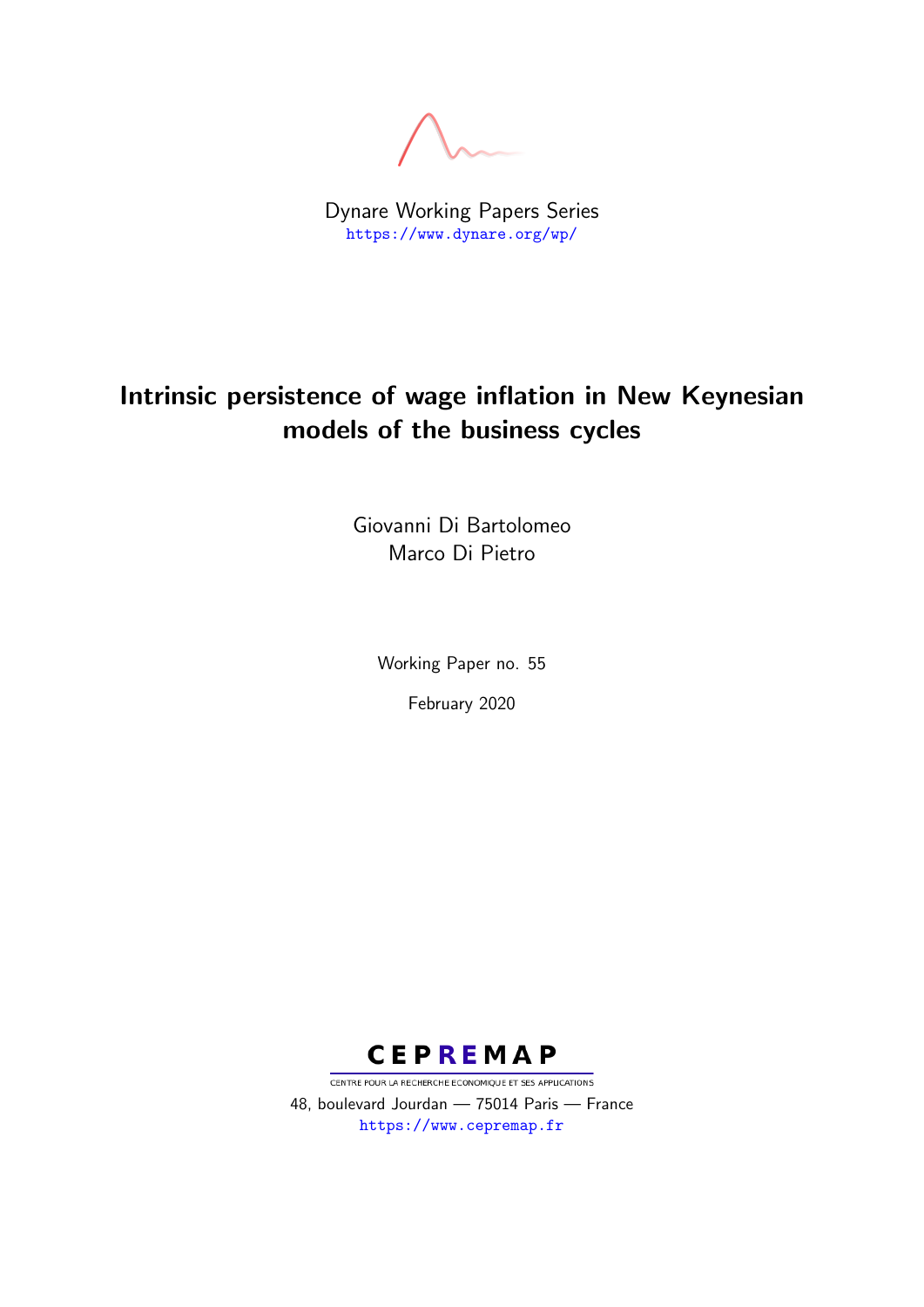# Intrinsic persistence of wage inflation in New Keynesian models of the business cycles

Giovanni Di Bartolomeo giovanni.dibartolomeo@uniroma1.it Sapienza University of Rome

Marco Di Pietro marco.dipietro@uniroma1.it Sapienza University of Rome

#### Abstract

Our paper derives and estimates a New Keynesian wage Phillips curve that accounts for intrinsic inertia. Our approach considers a wage-setting model featuring an upward-sloping hazard function, that is based on the notion that the probability of resetting a wage depends on the time elapsed since the last reset. According to our specification, we obtain a wage Phillips curve that also includes backward-looking terms, which account for persistence. We test the slope of the hazard function using GMM estimation. Then, placing our equation in a small-scale New Keynesian model, we investigate its dynamic properties using Bayesian estimation. Model comparison shows that our model outperforms commonly used alternative methods to introduce persistence.

JEL classification: E24, E31, E32, C11.

Keywords: duration-dependent wage adjustments, intrinsic ináation persistence, DSGE models, hybrid Phillips curves, model comparison.

## 1 Introduction

Micro empirical evidence suggests that nominal wages are sticky and that wage inflation is persistent (Barattieri *et al.*, 2014). In aggregate models, these imperfections play an important role both in transmitting monetary policy and in our understanding of business cycle fluctuations (Christiano et al., 2005; Rabanal and Rubio-Ramirez, 2005; Olivei and Tenreyro, 2010). If wage stickiness is ignored, macroeconomic models are unable to mimic the inertial dynamics of output that are observed in the data, unless implausibly high price stickiness is assumed (Christiano et al.,

The authors are grateful to two anonymous referees and the Editor Pok-sang Lam for excellent comments and insightful suggestions. We would like to thank Klaus Adam, Barbara Annichiarico, Guido Ascari, Efrem Castelnuovo, Bob Chirinko, Jordi Galí, Michel Juillard, Francesco Lippi, Peter McAdam, Chiara Perricone, Ricardo Reis, Tiziano Ropele, Lorenza Rossi, Massimiliano Tancioni, Patrizio Tirelli. We have benefited from comments on various workshops and conferences including the MBF workshop (University of Milano Bicocca), CMC workshop (Sapienza University of Rome), ICMAIF (University of Crete), ZEW Conference on Recent Developments in Macroeconomics (Mannheim), CGBCR (University of Manchester) and Dynare Conference (National Bank of Belgium, Brussels). The authors also acknowledge financial support by Sapienza University of Rome.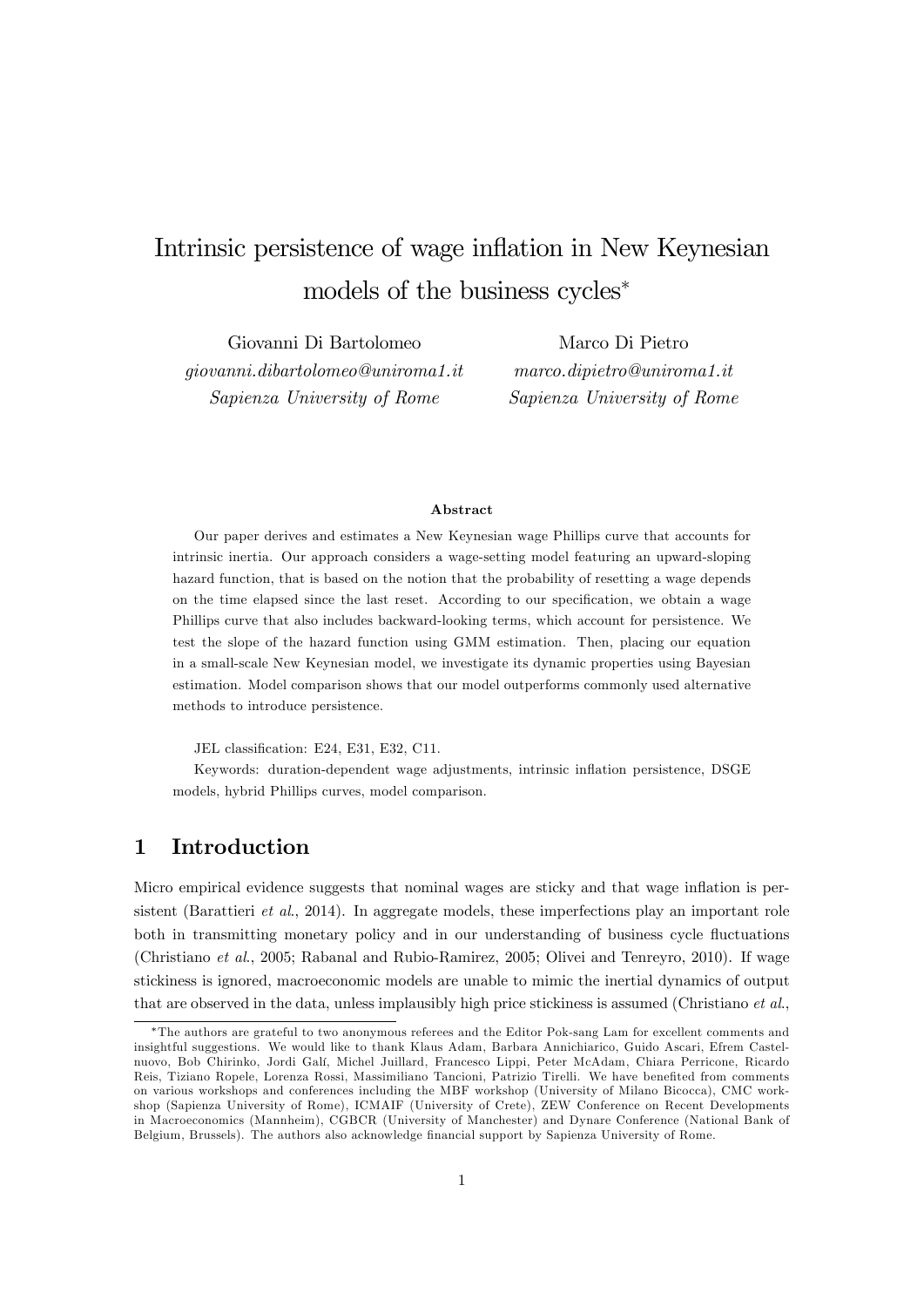2005). Moreover, the inertial structural component of wage inflation also affects the persistence of price ináation, which is present in the data (Fuhrer and Moore, 1995; Fuhrer, 2011). All else equal, price inflation depends on expected future real marginal cost, which in turn depends on wages.

In macroeconomic models, stickiness and the persistence of wage inflation are typically captured by assuming wage adjustment processes  $\acute{a}$  la Calvo and some forms of indexation to past price ináation (e.g., Erceg et al., 2000; Christiano et al., 2005; Rabanal and Rubio-Ramirez, 2005; Smets and Wouters, 2007). The former accounts for wage stickiness, whereas the latter introduces intrinsic inflation persistence.<sup>1</sup> The successful implementation of these assumptions is mainly related to their simplicity and tractability (Tsoukis *et al.*, 2009). However, both assumptions seem to be rejected by the micro evidence on the wage-setting process.

In a recent study of the U.S., Barattieri et al. (2014) use quantitative data from the Survey of Income and Program Participation and Önd that wages are sticky but that the hazard function of a nominal wage change is not constant. This Önding stands in stark contrast with the Calvo mechanism, whereby the probability of changing a wage is unrelated to the time elapsed from the last wage reset (i.e., the hazard function is flat). In the Barattieri *et al.* (2014) sample, the hazard function is initially increasing, with a peak at twelve months, which signals that the probability of observing a wage reset positively depends on the time elapsed from the last wage adjustment, i.e., newer wages are stickier than older. Moreover, the probability of a wage change does not vary across quarters, i.e., the wage reset process is unaffected by seasonality.

Barattieri et al. (2014) also reject wage indexation and instead find that only a fraction of wages are reset in every period, whereas the remaining wages are left unchanged, a finding that is at odds with the assumption of wage indexation, which entails that all wages are updated in every period. Moreover, the degree of wage indexation largely varies across time (Holland, 1988) and seems to be endogenously determined by business cycle fluctuations or other factors (Hofmann et al., 2010; Acocella et al., 2015). As a result, the degree of wage indexation might not be a structural parameter  $\acute{a}$  la Lucas (1976). In general, inflation indexation can be considered an ad hoc assumption to introduce persistence because it is not supported by the survey evidence (see, e.g., Dhyne et al., 2005; Fabiani et al., 2005).

In light of the foregoing, we propose a different approach for modeling the wage adjustment process and introduce wage inflation persistence. Our starting point is Sheedy  $(2007, 2010)$ , who shows that a Phillips curve with any number of lags in past inflation rates can be obtained by assuming a positive hazard function in price setting.<sup>3</sup> We borrow Sheedy's mechanism and extend it to wage setting.

<sup>&</sup>lt;sup>1</sup>Following Fuhrer (2011), by "intrinsic persistence" we refer to the inertia that does not depend on real activity, but that is proper for the ináation process, i.e., the inertia that would be present even if the driving variable of the Phillips curve, (e.g., the output gap or real marginal cost) were not persistent (see also Angeloni *et al.*, 2006; Rudd and Whelan, 2006).

 $2$ Price adjustments with non-constant hazard functions are considered by many other papers— including Taylor (1980), Goodfriend and King (1997), Dotsey et al. (1999), Wolman (1999), Guerrieri (2001, 2006), and Mash (2004). These models are based on state or time-dependent assumptions and focus on price dynamics.

<sup>&</sup>lt;sup>3</sup>Micro evidence on price setting regarding the slope of the hazard function is mixed. The results depend on the sample, countries, periods considered and methodologies used (see, e.g., Cecchetti, 1986; Nakamura and Steinsson, 2013). For a detailed discussion on the positive hazard function based on macroeconomic evidence, see instead Sheedy (2007, 2010) and Yao (2011).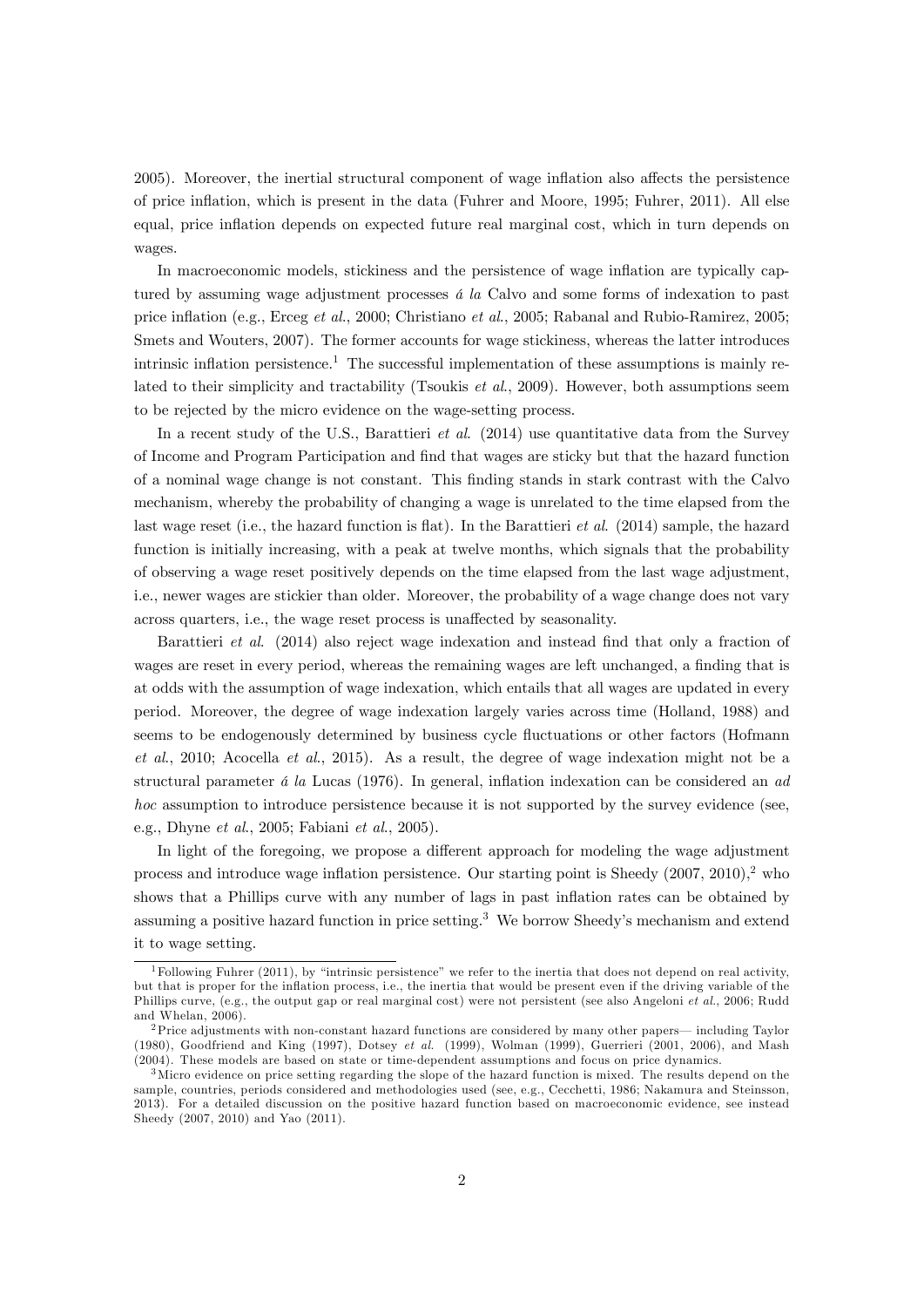We assume that the length of a wage spell directly influences the reset probability. If the slope of the hazard is positive (negative), the probability of posting a new wage increases (decreases) for the wages that have been left fixed for many periods. We derive a wage equation that accounts for stickiness and intrinsic wage inflation inertia, by considering a non-constant hazard function without assuming that all the wages are adjusted in every period (as with indexation)—in line with Barattieri *et al.* (2014). After deriving the wage Phillips curve, we perform a single equation estimation using generalized method of moments (GMM) and then embed the wage equation in a small-scale DSGE model which we estimate employing Bayesian techniques.<sup>4</sup>

Our paper makes both theoretical and empirical contributions to the literature on wage-setting behavior and inflation persistence. To our knowledge, ours is the first attempt to capture wage intrinsic persistence by assuming a positive hazard function and the first to estimate the resulting wage Phillips curve with macro data. Our main results can be summarized as follows.

We extend the Sheedy  $(2007, 2010)$  price adjustment mechanism to the wage-setting process. Assuming duration-dependent reset probabilities, we analytically derive a forward-looking wage Phillips curve that also embeds past terms for wage inflation rates. In so doing, we provide microfoundations and a theoretical justification for intrinsic wage inflation persistence that is not at odds with the micro evidence.

We estimate our wage Phillips curve as a single equation using GMM. We find that the estimated hazard parameters are positive and statistically significant, which offers evidence that a positive hazard function emerges for wage changes at the macro aggregate level. Our estimation also provides evidence for intrinsic—versus extrinsic—wage inflation persistence.

Including our equation in a DSGE macro model, we generalize Erceg et al. (2000, EHL henceforth) to account for possible duration-dependent wage adjustments. In estimating our DSGE macro model, we find that hazard gradients are positive for both prices and wages– confirming our GMM results and those of Sheedy (2007, 2010). Following Benati (2008, 2009), we then test the robustness of vintage-dependent adjustments to policy regime shifts. By considering sub-samples, we find that the parameters encoding intrinsic persistence also remain significantly different from zero also during the Great Moderation. Moreover, the parameters governing wage adjustments do not change significantly across regimes.

Finally, our model outperforms alternative specifications for price and wage adjustments. Following Rabanal and Rubio-Ramirez (2005), we evaluate the empirical performance of different models by comparing marginal likelihoods (via the Bayes factor). As alternatives, we consider flat hazard functions (price and wage Phillips curves  $\acute{a}$  la Calvo) and past or dynamic indexation mechanisms (see Galí and Gertler, 1999; Christiano et al., 2005).<sup>5</sup>

The remainder of the paper is organized as follows. In the next section, we introduce the hazard function and show the derivation and estimation of our duration-dependent wage Phillips curve. Section 3 presents a DSGE simple small-scale model characterized by a price and wage

<sup>&</sup>lt;sup>4</sup>With respect to price adjustment in macro models with rational expectations, there has been a long debate regarding single equation estimation versus full model specification. See, e.g., Galí et al. (2005), Lindé (2005), Mavroeidis (2005), Rudd and Whelan (2005). We consider both approaches for the sake of robustness.

 $5$  Similar results are found by Laforte (2007) for price setting. In terms of the Bayes factor, he finds that the predictive ability of a model with positive hazard functions (Wolman, 1999) is substantially higher than that of models with indexation (Smets and Wouters, 2007) and sticky information (Mankiw and Reis, 2002).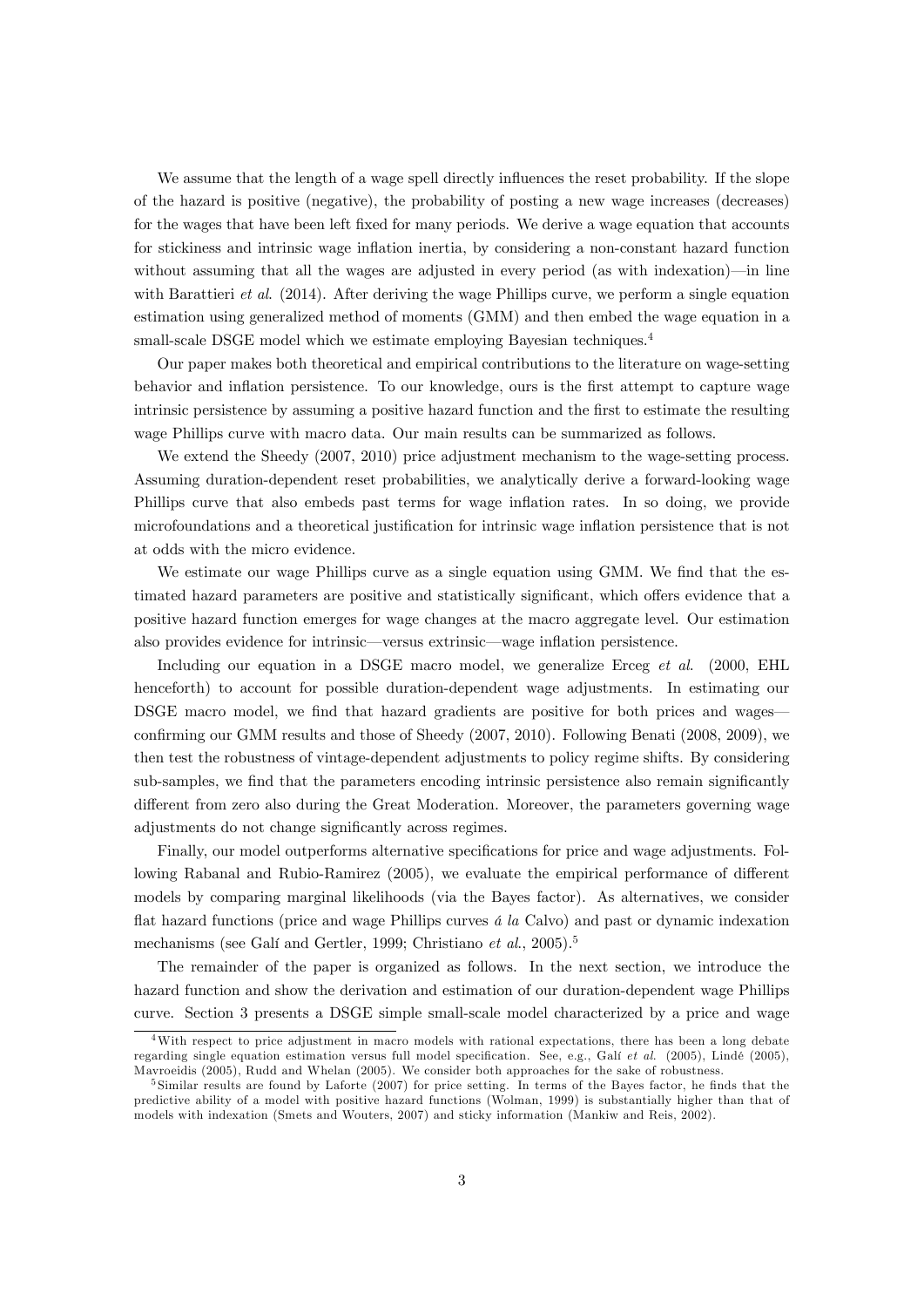Phillips curve that can account for intrinsic inflation persistence. Section 4 provides our model estimations and compares them to commonly used alternatives based on different types of inflation indexation. The final section concludes and offers some future lines of research.

## 2 Wage Phillips curve and intrinsic persistence

This section illustrates the main characteristics of a hazard function and shows how to derive a wage Phillips curve assuming that wages are reset following a vintage-dependent mechanism. Moreover, we perform the GMM estimation for our Phillips curve to test whether the sign of the hazard slope is positive and to assess the statistical significance of the Phillips curve coefficients.

#### 2.1 Hazard function and duration-dependent adjustment

According to Sheedy  $(2007)$ , <sup>6</sup> the probability of a wage adjustment is not random (as in the Calvo specification) but instead depends on the time elapsed since the last wage reset. Therefore, the probability of posting a new wage is not equal among households, but is a positive function of duration. Formally, wage adjustments are defined using a hazard function, which expresses the relationship between the probability of updating a wage and the duration of wage stickiness. The hazard function is defined by the sequence of probabilities  $\{\alpha_{w,l}\}_{l=1}^{\infty}$ , where  $\alpha_{w,l}$  represents the probability of resetting a wage that has remained unchanged for l periods. The hazard function is specified as follows: $7$ 

$$
\alpha_{w,l} = \alpha_w + \varphi_w \left(1 - \alpha_{w,l-1}\right)^{-1}, \quad \text{for } l > 1 \tag{1}
$$

where  $\alpha_w$  is the initial value of the hazard function (for  $l = 1$ ) and  $\varphi_w$  is its slope. In what follows we assume that only one parameter controls the slope of the hazard, $8$  as described below:

$$
\begin{cases}\n\varphi_w = 0, \longrightarrow \text{the hazard is flat (Calvo case)}; \\
\varphi_w > 0, \longrightarrow \text{the hazard is upward-sloping}; \\
\varphi_w < 0, \longrightarrow \text{the hazard is downward-sloping}.\n\end{cases}
$$
\n(2)

Thus, the hazard is positive if  $\varphi_w > 0$ . As discussed above, a positive hazard function translates into a higher probability of updating a wage that last reset many periods ago. Equation (1) helps us to grasp the intuition about this point: Whenever  $\varphi_w > 0$ ,  $\alpha_{w,l}$  shifts upward, implying that  $\alpha_{w,l+1} > \alpha_{w,l}$ ; then, older wages will more likely be reset than newer wages.

Each hazard function is related to a survival function, which expresses the probability that a wage remains fixed for  $l$  periods. As for the hazard, the survival function is defined by a sequence of probabilities:  $\{\zeta_{w,l}\}_{l=0}^{\infty}$ , where  $\zeta_{w,l}$  denotes the probability that a wage fixed at time t will

 $6Notably, the hazard function modeled in Sheedy (2010) is equivalent to that modeled in Sheedy (2007). The$ differences are based only on parameterization choice. Both hazard functions lead to the same Phillips curve  ${\rm specification}.$ 

<sup>7</sup>Further details about the hazard function properties are provided in Appendix A.

<sup>&</sup>lt;sup>8</sup>In Appendix A, we provide the general case in which the sequence  $\{\varphi_{w,l}\}_{l=1}^n$  affects the hazard gradient.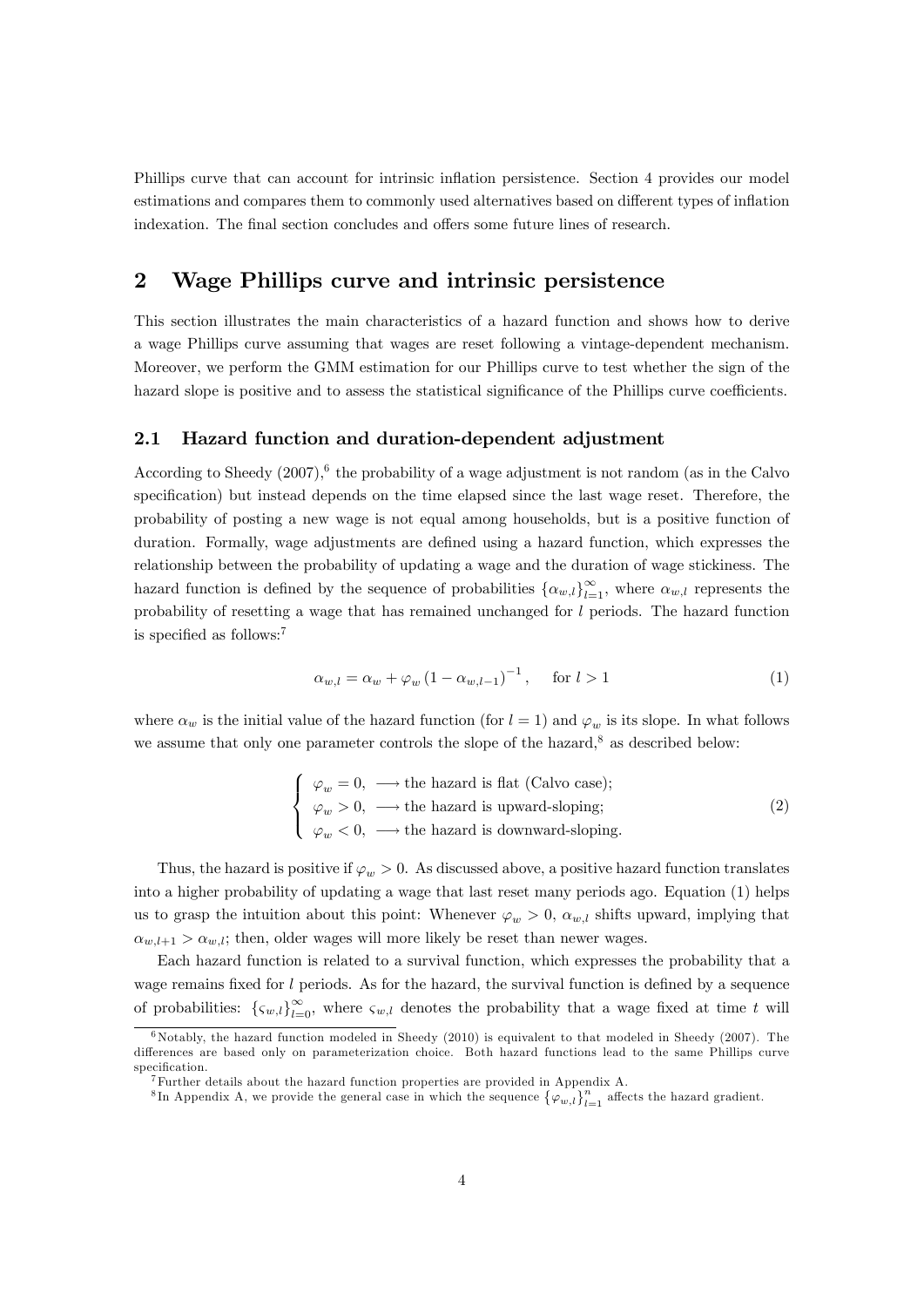remain in use at time  $t + l$ . Formally, the survival function is defined as follows:

$$
\varsigma_{w,l} = \prod_{h=1}^{l} (1 - \alpha_{w,h})
$$
\n(3)

where  $\varsigma_{w,0} = 1$ .

By making use of (3), we can rewrite the non-linear recursion (1) for the wage adjustment probabilities as a linear recursion for the corresponding survival function:

$$
\varsigma_{w,l} = (1 - \alpha_w)\varsigma_{w,l-1} - \varphi_w \varsigma_{w,l-2}, \text{ for } l > 1
$$
 (4)

where  $\zeta_{w,1} = (1 - \alpha_w)$  for  $l = 1.9$  Let  $\theta_{w,lt}$  denote the proportion of households at time t earning a wage posted at period  $t - l$ . The sequence  $\{\theta_{w,lt}\}_{l=0}^{\infty}$  indicates the distribution of the duration of wage stickiness at time  $t$ . If both the hazard function and the evolution over the time of the distribution of wage duration satisfy certain conditions,<sup>10</sup> the following three relations are obtained:

$$
\begin{cases}\n\theta_{w,l} = (\alpha_w + \varphi_w) \varsigma_{w,l} \\
\alpha_w^e = \alpha_w + \varphi_w \\
D_w^e = \frac{1 - \varphi_w}{\alpha_w + \varphi_w}\n\end{cases}
$$
\n(5)

where  $\theta_{w,l}$  represents the unique stationary distribution to which the economy always converges,  $\alpha_w^e$  indicates the unconditional probability of a wage reset and  $D_w^e$  denotes the unconditional expected duration of wage stickiness.

#### 2.2 Duration-dependent wage Phillips curve derivation

The supply side of the economy we consider is fairly standard (see EHL,  $2000$ )<sup>11</sup> and consists of a continuum of monopolistically competitive firms indexed on the unit interval  $\Omega \equiv [0,1]$ . The production function of the representative firm  $i \in \Omega$  is described by a Cobb-Douglas without capital:

$$
Y_t(i) = A_t N_t(i)^{1-\phi},\tag{6}
$$

where  $Y_t(i)$  is the output of good i at time t,  $A_t$  represents the state of technology,  $N_t(i)$  is the quantity of labor employed by i–firm and  $1 - \phi$  measures the elasticity of output with respect to labor. The quantity of labor used by firm  $i$  is defined by:

$$
N_t(i) = \left[ \int_{\Omega} N_t(i,j)^{\frac{\varepsilon_w - 1}{\varepsilon_w}} dj \right]^{\frac{\varepsilon_w}{\varepsilon_w - 1}} \tag{7}
$$

where  $N_t(i, j)$  is the quantity of j-type labor employed by firm i in period t, and  $\varepsilon_w$  denotes the elasticity of substitution between workers. Cost minimization with respect to the quantity of labor

<sup>&</sup>lt;sup>9</sup>It derives from (3).

 $10$  See Appendix A for all the restrictions that must be satisfied.

<sup>&</sup>lt;sup>11</sup> The notation we used here is similar to that in Gali's textbook (Chapter 6, 2015).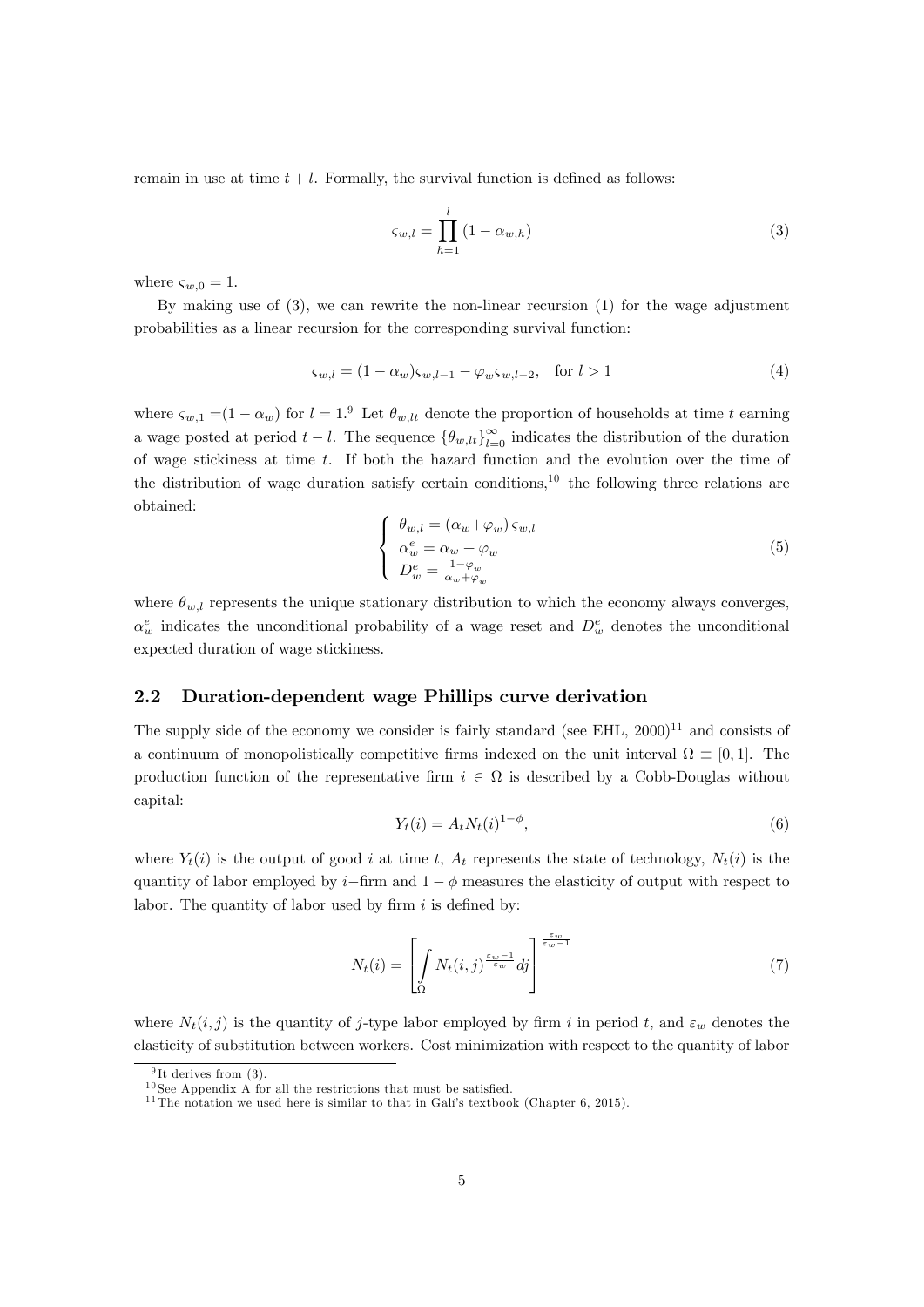employed yields to the labor demand schedule:

$$
N_t(i,j) = \left(\frac{W_t(j)}{W_t}\right)^{-\varepsilon_w} N_t(i)
$$
\n(8)

where  $W_t(j)$  is the nominal wage paid to j-type worker and  $W_t$  is the aggregate wage index defined as follows:

$$
W_t = \left[ \int_0^1 W_t(j)^{1 - \varepsilon_w} dj \right]^{\frac{1}{1 - \varepsilon_w}} \tag{9}
$$

We consider a continuum of monopolistically competitive households indexed on the unit interval  $\Theta \equiv [0, 1]$ . Each household supplies a different type of labor,  $N_t(j) = \int_0^1 N_t(i, j)di$  to all the firms. The representative household  $j \in \Theta$  chooses the quantity of labor  $N_t(j)$  to supply in order to maximize the following separable utility:

$$
U(C_t(j), N_t(j)) = E_0 \left\{ \sum_{t=0}^{\infty} \beta^t \left[ G_t \frac{(C_t(j) - hC_{t-1}(j))^{1-\sigma}}{1-\sigma} - \frac{N_t(j)^{1+\gamma}}{1+\gamma} \right] \right\}
$$
(10)

where  $E_0$  is the expectation operator conditional on time  $t=0$  information,  $\beta$  is the discount factor,  $\sigma$  denotes the relative risk aversion coefficient,  $\gamma$  is the inverse of Frisch labor supply elasticity and h is an internal habit on consumption. Finally,  $G_t$  is a preference shock that affects the marginal utility of consumption and is assumed to follow an  $AR(1)$  stationary process. Assuming complete financial markets, the household faces a standard budget constraint specified in nominal terms as follows:

$$
P_{t}C_{t}(j) + E_{t}[Q_{t+1,t}B_{t}(j)] \leq B_{t-1}(j) + W_{t}(j) N_{t}(j) + T_{t}(j)
$$
\n(11)

where  $P_t$  is the price of the consumption good,  $B_t(j)$  denotes the holdings of one-period nominally riskless state-contingent bonds purchased in period t and maturing in period  $t + 1$ ,  $Q_t$  is the bond price,  $T_t$  represents a lump-sum government nominal transfer. Finally,  $C_t(j)$  represents the consumption of household j and is described by a CES aggregator:  $C_t(j) = \left[\int_{\Theta} C_t(i,j)^{\frac{\varepsilon_p-1}{\varepsilon_p}} di \right]^{\frac{\varepsilon_p}{\varepsilon_p-1}}$ where  $C_t(i, j)$  denotes the quantity of *i*-type good consumed by household j, and  $\varepsilon_p$  is the elasticity of substitution between goods.

In our framework, households are wage setters. In setting wages, each maximizes (10) taking account of  $(11)$  and internalizes the effects of aggregate labor demand. Households are subject to a random probability of updating their wage, but, according to our duration-dependent mechanism, a wage change will be more likely to be observed when the last wage reset occurred far in the past. Formally, suppose that at time t, a household sets a new wage that is denoted by  $W_t^{\ast,12}$  if the household still earns this wage at time  $\tau \geq t$ , its real wage will be  $W_t^*/P_\tau$ . By considering the

 $12$  Because each household solves the same optimization problem, index j is henceforth omitted.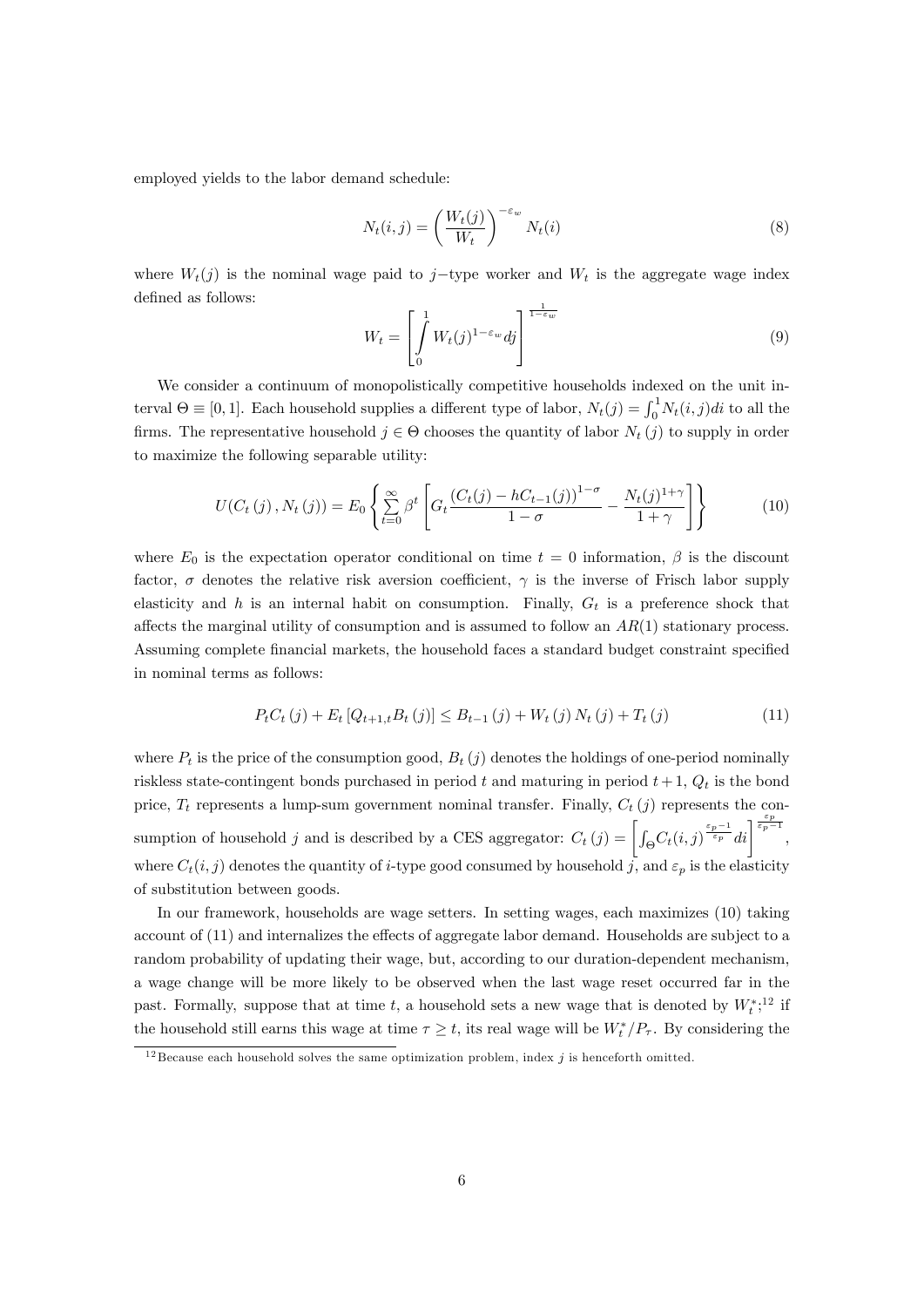survival function, the household will then choose its optimal reset wage by solving:

$$
\max_{W_t^*} \sum_{\tau=t}^{\infty} \left( \beta^{\tau-t} \varsigma_{w,\tau-t} \right) E_t \left[ U_{c,\tau} \frac{W_t^*}{P_\tau} N_{\tau|t} - \frac{N_{\tau|t}^{1+\gamma}}{1+\gamma} \right]
$$
(12)

where  $U_{c,\tau}$  indicates the marginal utility of consumption and  $N_{\tau}|_t$  denotes the level of employment in period  $\tau$  among workers whose last wage reset was in period t. This maximization is subject to the budget constraint (11) and the aggregate labor demand schedule (obtained by integrating  $(8)$  over all firms i). Equation (12) yields the following first-order condition:

$$
\sum_{\tau=t}^{\infty} \left( \beta^{\tau-t} \varsigma_{w,\tau-t} \right) E_t \left\{ N_{\tau|t} \left[ U_{c,\tau} \frac{W_t^*}{P_{\tau}} + \mu_w U_{n,\tau|t} \right] \right\} = 0 \tag{13}
$$

where  $U_{n,\tau|t}$  is the marginal utility of labor, and  $\mu_w = \frac{\varepsilon_w}{\varepsilon_w - 1}$  represents the desired wage mark-up.  $\varepsilon_w-1$ Considering that  $MRS_{\tau}|_t = -\frac{U_{n,\tau}}{U_{c,\tau}}$  defines the marginal rate of substitution between consumption and labor in period  $\tau$  for the workers posting a new wage in time t, equation (13) can be expressed as follows:

$$
\sum_{\tau=t}^{\infty} \left( \beta^{\tau-t} \varsigma_{w,\tau-t} \right) E_t \left\{ N_{\tau|t} U_{c,\tau} \left[ \frac{W_t^*}{P_\tau} - \mu_w M R S_{\tau|t} \right] \right\} = 0 \tag{14}
$$

Assuming that the economy has converged to  $\{\theta_{w,l}\}_{l=0}^{\infty}$ , wage level (9) can be expressed as a weighted-average of past reset wages:

$$
W_t = \left(\sum_{l=0}^{\infty} \theta_{w,l} W_{t-l}^{*^{1-\epsilon_w}}\right)^{\frac{1}{1-\epsilon_w}}
$$
\n(15)

As is common practice in DSGE models, we log-linearize (14) and (15) around a deterministic steady state. Specifically, there is no trend inflation, i.e.,  $\Pi^w = 1$  and  $\Pi^p = 1$ , where  $\Pi^w$  and  $\Pi^p$ represent the steady state of the wage and price ináations, respectively. This assumption implies that the steady state value for the relative reset wage is 1 and that the steady state of the real interest rate is equal to  $\beta^{-1}$ . In this manner, we thus obtain:<sup>13</sup>

$$
w_t^* = \sum_{\tau=t}^{\infty} \left( \frac{\beta^{\tau-t} \zeta_{w,\tau-t}}{\sum_{j=0}^{\infty} \beta^j \zeta_{w,j}} \right) E_t \left[ w_{\tau} - \Xi_w \mu_{\tau}^w \right]
$$
(16)

where  $\Xi_w = \frac{1}{1+\epsilon_w \gamma}$ ,  $\mu_\tau^w$  denotes the deviations of the economy's average wage mark-up from its desired level, i.e., a mark-up on the marginal rate of substitution, and

$$
w_t = \sum_{l=0}^{\infty} \theta_{w,l} w_{t-l}^* \tag{17}
$$

Equations (16) and (17) describe the wage adjustment mechanism. The duration-dependent wage Phillips curve is derived by combining them with (4) and (5).

 $13$  Lower-case letters denote log-deviations from the steady state.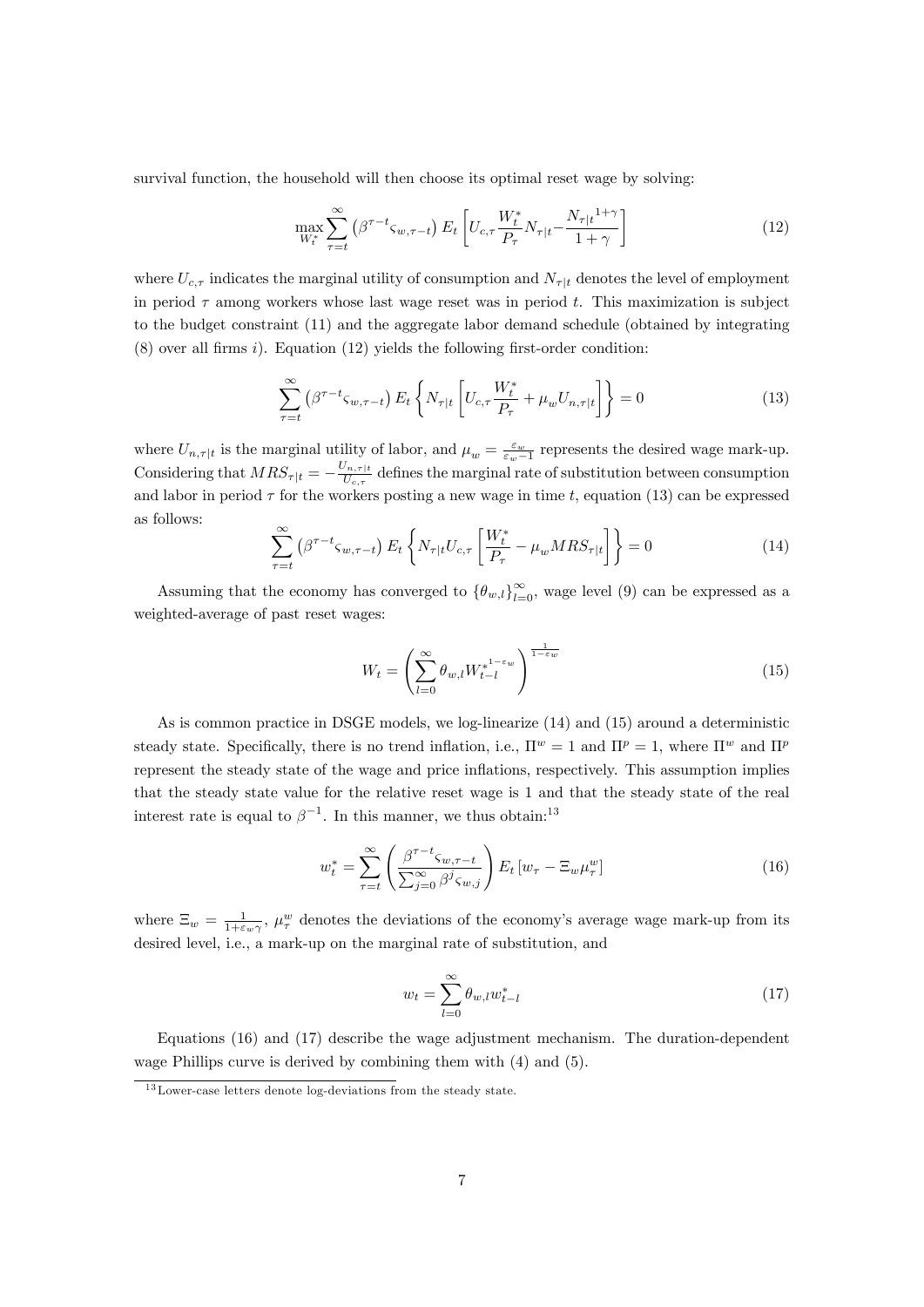Specifically, inserting  $(4)$  into  $(16)$ , we obtain the following:

$$
w_t^* = \beta (1 - \alpha_w) E_t w_{t+1}^* - \beta^2 \varphi_w E_t w_{t+2}^* + \left[ 1 - \beta (1 - \alpha_w) + \beta^2 \varphi_w \right] (w_t - \Xi_w \mu_t^w) \tag{18}
$$

By making use of (5), equation (17) can be recast as follows:

$$
w_t = (1 - \alpha_w) w_{t-1} - \varphi_w w_{t-2} + (\alpha_w + \varphi_w) w_t^* \tag{19}
$$

where we have used the fact that the stationary distribution of the wage duration (5) can be rewritten recursively as:

$$
\theta_{w,l} = (1 - \alpha_w)\theta_{w,l-1} - \varphi_w \theta_{w,l-2} \quad \text{for } l > 1
$$
\n
$$
(20)
$$

where  $\theta_{w,0} = \alpha_w + \varphi_w$  and  $\theta_{w,1} = (1 - \alpha_w)(\alpha_w + \varphi_w)$  because of (5) and (3).

The general expression for the wage Phillips curve is obtained from (18) and (19):

$$
\pi_t^w = \psi_w \pi_{t-1}^w + \beta \left[ 1 + (1 - \beta) \psi_w \right] E_t \pi_{t+1}^w - \beta^2 \psi_w E_t \pi_{t+2}^w - k_w \mu_t^w, \tag{21}
$$

where  $\pi_t^w$  is the wage inflation. Moreover:

$$
\begin{cases}\n\psi_w = \frac{\varphi_w}{(1-\alpha_w)-\varphi_w[1-\beta(1-\alpha_w)]} \\
k_w = \frac{(\alpha_w+\varphi_w)[1-\beta(1-\alpha_w)+\beta^2\varphi_w]}{(1-\alpha_w)-\varphi_w[1-\beta(1-\alpha_w)]}\Xi_w\n\end{cases},
$$
\n(22)

where  $\psi_w$  and  $k_w$  are coefficients depending on the hazard parameters.<sup>14</sup> In particular,  $\varphi_w$  and  $\alpha_w$  control the slope and the initial level of the hazard function, respectively.

As in the standard case, equation (21) describes a negative relation between current wage inflation and the wage mark-up: A negative  $\mu_t^w$  involves the presence of average wage mark-up below the desired level, inducing households allowed to post a new wage to raise the latter, thus generating positive wage inflation. This relation is affected by expectations over future wage inflation<sup>15</sup> due to the wage stickiness.

The novelty of our approach is the introduction of intrinsic wage inertia. Our wage Phillips curve has a "history dependent" dimension, as it establishes that current wage inflation also depends on past wage inflation. Unlike the case involving indexation, here the backward term is on wage inflation—and not on price inflation—which indicates a "purely" intrinsic inertia, i.e., wage inflation is driven by its own lags with positive coefficients. The presence of an endogenous lagged term in (21) is not obtained from an *ad hoc* assumption, but instead has a clear theoretical foundation that derives from a positive "selection effect" stemming from our pricing mechanism. By positive selection effect we mean that wage setters who have not made a wage change for a long time are more likely to post a new wage than wage setters who recently did it. The selection effect works through the duration of a wage spell and generates wage inflation persistence. The

<sup>&</sup>lt;sup>14</sup>We assumed that only one parameter controls the slope of the hazard. The evolution of the wage Phillips curve coefficients for the general case in which  $n$  parameters affect the hazard gradient is shown in Appendix A.

<sup>&</sup>lt;sup>15</sup>Both inflation at time  $t + 1$  and  $t + 2$  are relevant. Although the coefficient associated with the latter is negative, the overall effect of expected inflation is positive on its current rate. The second-order term in the difference equation thus captures the dynamics of the adjustment process. See Sheedy (2007) for a discussion.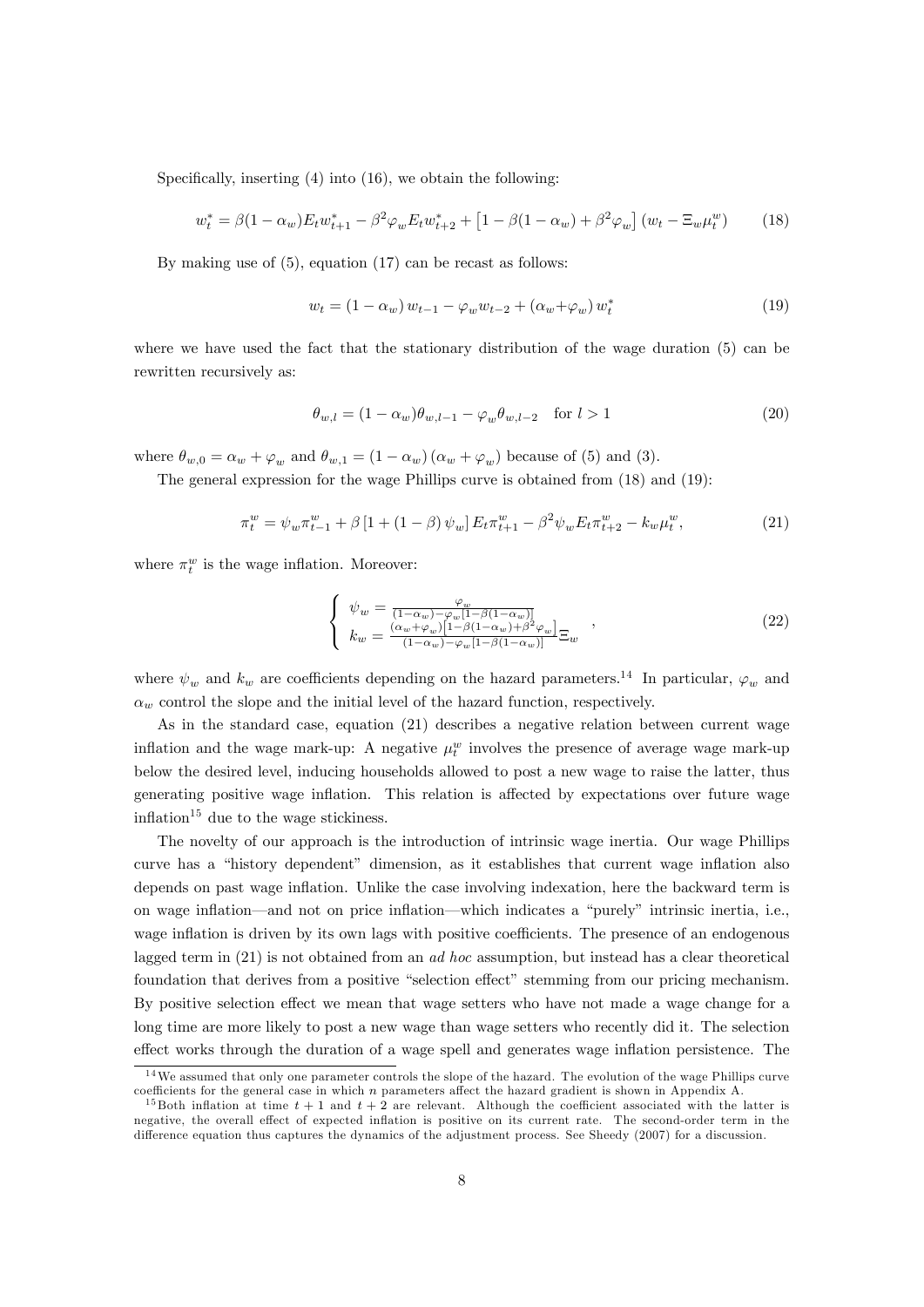intuition can be explained as follows.

The wage setters aim to adjust nominal wages to close the gap between the actual relative wage and the desired wage. Thus, they react to all the shocks that create a wedge between the two. In sticky wage models, after a temporary shock has vanished, incentives remain to adjust wages. Specifically, when a temporary wage inflationary shock hits the economy, some wage setters are not able to raise their wages, because of the presence of nominal rigidities, but the average wage level increases because others will do it. Once the shock has dissipated, some wage setters will meet a higher wage than desired (i.e., those wage setters who have been able to adjust previously), whereas others will meet lower wages because wage inflation occurred (i.e., those who have not been able to adjust their wages). It follows that the latter will attempt to raise their nominal wages to maintain the desired relative wage ("catch-up" effect) and the former to reduce them because now their relative wage is too high ("roll-back" effect). If both groups have the same probability to readjust wages, as in Calvo, the two effects offset one another, but this does occur under non-constant hazard.

In our case, wages that remained unvaried for longer periods have a larger probability to be changed than newly set wages (positive selection effect). Thus, it follows that, after a rise in the wage inflation, further increases are likely (the "catch-up" effect prevails over the "roll-back"). As a result, aggregate wage inflation remains positive after the shock has vanished, generating wage inflation persistence. This is captured by the presence of the past wage inflation rate in  $(21)$ . The reason behind the positive selection effect is that the average gains from adjusting wages are expected to be higher the longer a wage has remained unchanged.

Our wage equation encompasses the Calvo model's purely forward-looking specifications as a particular case when the hazard is flat (i.e.,  $\varphi_w = 0$ ), which implies that  $\psi_w$  drops to zero and, consequently, we return to the standard textbook case.

#### 2.3 Hazard function estimation

As in Sheedy (2007, 2010), we estimate our wage Phillips curve via GMM, to inspect the shape of the hazard function and the statistical significance of the coefficients attached to the lead and lag components of the wage equation. For simplicity's sake, we show the estimation of (21) when only one parameter affects the hazard slope.<sup>16</sup> As it is not easy to find an observable proxy for the wage mark-up, the latter is expressed as a function of the unemployment rate, following Galí (2011):

$$
\mu_t^w = \gamma u_t \tag{23}
$$

where  $u_t$  indicates the unemployment rate. Therefore, (21) becomes:

$$
\pi_t^w = \psi_w \pi_{t-1}^w + \beta \left[ 1 + (1 - \beta) \psi_w \right] E_t \pi_{t+1}^w - \beta^2 \psi_w E_t \pi_{t+2}^w - k_w \gamma u_t \tag{24}
$$

To perform a GMM estimation of (24), we must use a set of instruments and impose an orthogonality condition. Let  $z_{t-1}$  represent a vector of observable variables known at time  $t - 1$ .

 $16$  For the more general case, we find that the extra leads and lags deriving from this specification are not statistically significant.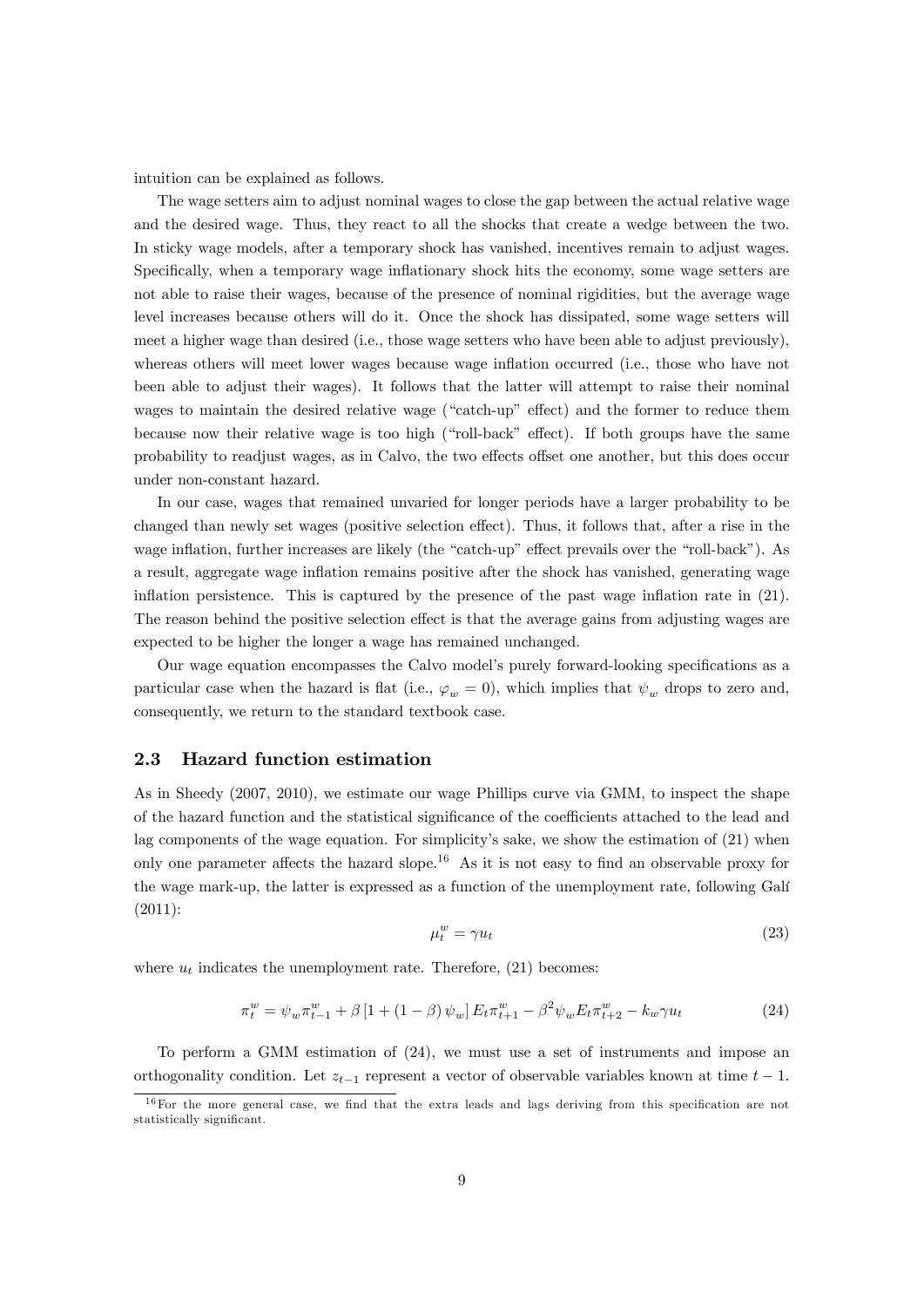Under rational expectations the error forecast of  $\pi_t^w$  is uncorrelated with information contained in  $z_{t-1}$ ; thus, taking the unconditional expectation of (24) and multiplying it by the vector  $z_{t-1}$ yields the following orthogonality condition:

$$
E\left\{\left[\pi_t^w - \psi_w \pi_{t-1}^w - \beta (1 + (1 - \beta)\psi_w) E_t \pi_{t+1}^w + \beta^2 \psi_w E_t \pi_{t+2}^w + k_w \gamma u_t\right] z_{t-1}\right\} = 0 \tag{25}
$$

When addressing small samples, the nonlinear estimation using GMM might be sensitive to the manner in which the moment conditions are normalized. Because of the non-linearity of (25) in the structural parameters, the orthogonality condition is normalized with a procedure that minimizes the non-linearities. This procedure, called bounded normalization, consists of multiplying the condition (25) by a function of the parameters characterizing the wage Phillips curve, to ensure that the wage Phillips curve coefficients are bounded. As noted by Galí and Gertler (1999), simulation studies show that bounded normalization has better small-sample properties than alternative normalization procedures. Thus,

$$
E\left\{\chi_w\left[\pi_t^w - \psi_w \pi_{t-1}^w - \beta(1 + (1 - \beta)\psi_w)E_t \pi_{t+1}^w + \beta^2 \psi_w E_t \pi_{t+2}^w + k_w \gamma u_t\right] z_{t-1}\right\} = 0\tag{26}
$$

where  $\chi_w = (1 - \alpha_w) - \varphi_w [1 - \beta (1 - \alpha_w)]$ , while  $\psi_w$  and  $k_w$  are also functions of  $\alpha_w$  and  $\varphi_w$  (see  $(22)$ ).

Our estimation is made using quarterly U.S. data from the FRED database ranging from 1960:1 to 2011:4. Wage inflation is measured by *compensation per hour*, whereas we use the civilian unemployment rate for the unemployment rate. The set of instruments consists of the lags of the following observable variables: wage inflation, unemployment, price inflation, consumer price index, output gap, $17$  labor share (nonfarm business sector), and the spread between ten-year Treasury Bond and three-month Treasury Bill yields. In particular, six lags in price ináation, wage inflation and CPI, four lags for the output gap and two lags for the remaining instruments are used.<sup>18</sup>

As only a subset of parameters can be identified from moment condition  $(26)$ , some coefficients must be be imposed. We aim to estimate the parameters of the hazard  $(\alpha_w$  and  $\varphi_w)$ ; thus, no restrictions are imposed on them. Following common practice, we set  $\beta = 0.99$  equal to the inverse of the real interest rate. We calibrate the inverse Frisch elasticity ( $\gamma$ ) equal to 2; as result, following Galí (2011),  $\varepsilon_w = 8.85$  since  $\varepsilon_w = [1 - \exp(-\gamma u^n)]^{-1}$ , where the natural unemployment rate  $u^n$  is equal to 6%, i.e., the average rate of the period considered.

Table 1 presents the results for the structural form estimation. We show the estimation for the structural parameters  $\varphi_w$  (hazard slope) and  $\alpha_w$  (hazard initial value); moreover, we also report  $D_w^e$  and  $\alpha_w^e$  (computed as in (5)) and the  $J - stat.^{19}$ 

 $17$ The output gap is obtained by Hodrick-Prescott filtering of the Real GDP series.

 $18$  The sample range, the data and the wage Phillips curve specification used for GMM estimation are different from those that will be used in the Bayesian estimation because we sought to avoid the possibility that the Bayesian comparison might unduly favor our model with respect to the alternatives considered. However, we chose to perform a "non-informative" estimation for the hazard slope parameters to test the robustness of our comparison (see Section 4).

<sup>&</sup>lt;sup>19</sup>The standard errors of  $D_w^e$  and  $\alpha_w^e$  are computed using the delta method (see Papke and Wooldridge, 2005).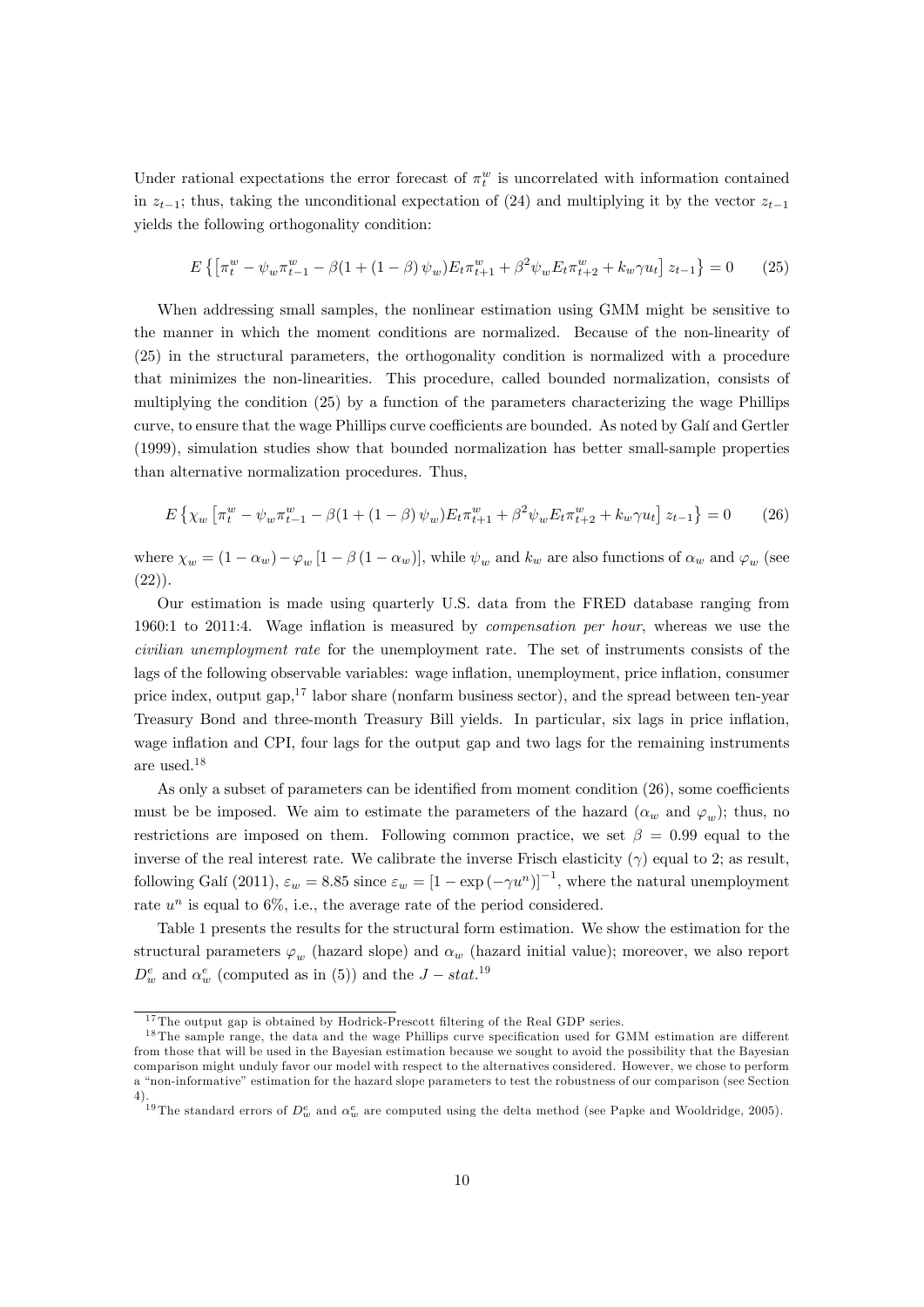| $\alpha_w$ | $\varphi_w$ | $D^e_w$ | $\alpha_w^e$ | $J - stat$ |
|------------|-------------|---------|--------------|------------|
| $0.318*$   | $0.126*$    | 1.964*  | $0.444*$     | 19.527     |
| (0.050)    | (0.030)     | (0.146) | (0.033)      | [0.813]    |

Table 1 – Wage Phillips curve estimation (structural form)<sup>20</sup>

Notes: a 6-lag Newey-West estimate of the covariance matrix is used.

Standard errors are shown in parentheses.

For the J-stat the p-value is shown in brackets.

 $*$  denotes statistical significance at 5% level.

All the estimated coefficients are statistically significant, and the hazard function is estimated to be upward sloping. Wages are estimated to be rigid, as an adjustment comes every two quarters. The  $J - stat$  is a test of over-identifying moment conditions: In our case, we accept the null hypothesis that the over-identifying restrictions are satisfied (the model is "valid").

We now report the reduced form of  $(24)$  that is obtained by substituting the estimated values of  $\alpha_w$  and  $\varphi_w$  into (22):

$$
\pi_t^w = 0.197 \pi_{t-1}^w + 0.991 E_t \pi_{t+1}^w - 0.193 E_t \pi_{t+2}^w - 0.03 u_t
$$
\n(0.038) (0.000) (0.037) (0.006) (27)

All the coefficients are statistically significant at the  $5\%$  level (standard errors computed using the delta method are reported in parentheses).

In line with underlying theory, our wage Phillips curve can capture the well-known negative relation between unemployment and wage inflation, as shown by the negative coefficient measuring the slope of the curve. Therefore, our estimation indicates that a 1% fall of unemployment below its steady state involve a  $3\%$  increase of wage inflation.

In Figure 1, we provide a graphical representation for the hazard and survival functions derived from our estimation and computed using  $(1)$  and  $(4)$ , respectively.<sup>21</sup> The hazard clearly shows a positive slope, which means that a duration-dependent mechanism for wage adjustment emerges.

 $20$ The estimation has been performed using Cliff's (2003) GMM package for MATLAB, which is available at https://sites.google.com/site/mcliffweb/programs.

 $^{21}$ The crosses joined by the dotted lines are the point estimates. The thick and thin bars represent the onestandard-deviation and two-standard deviation bands around the point estimate, respectively. The standard deviation is computed using the delta method.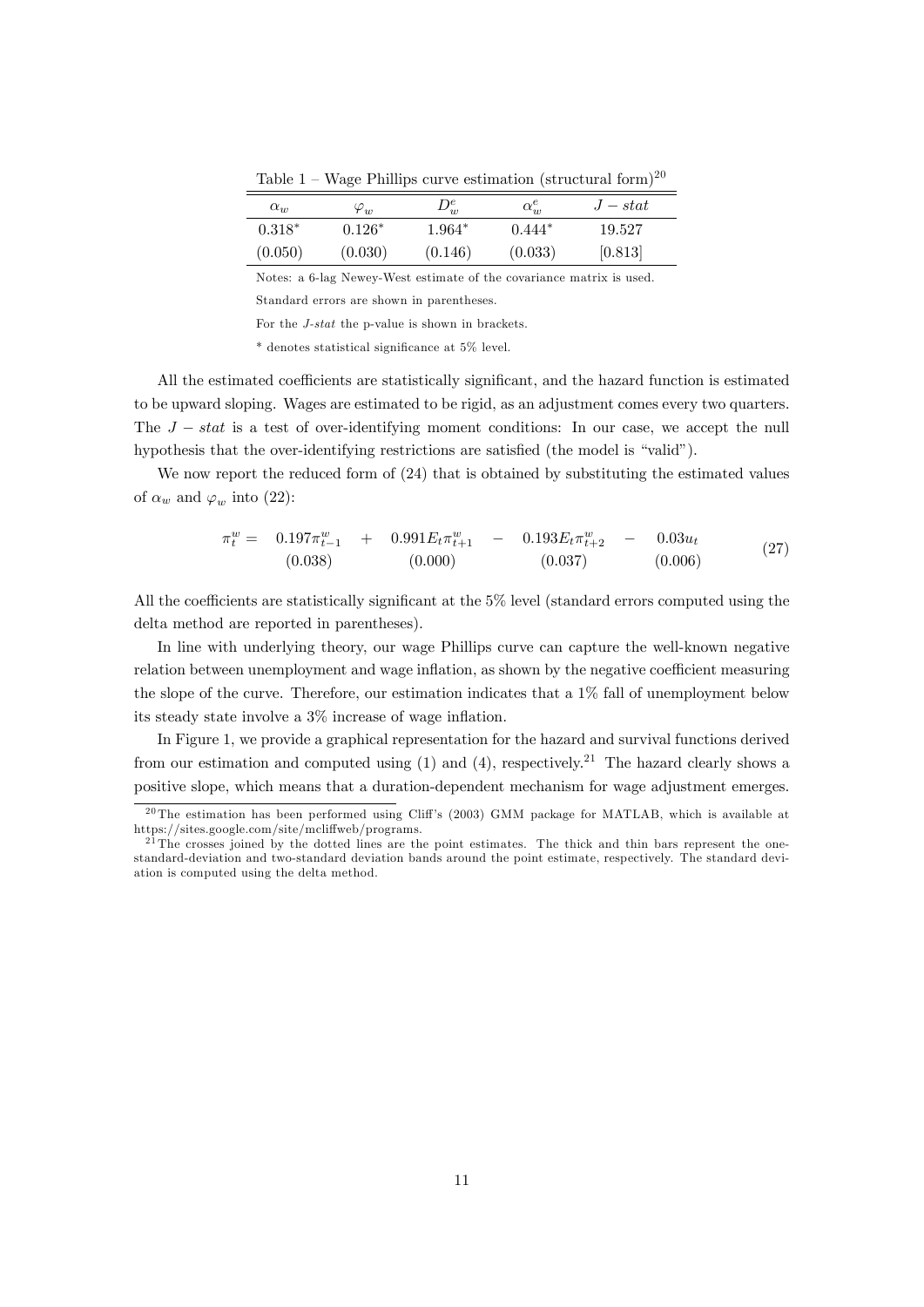

Figure 1 - Hazard and survival function deriving from GMM estimation.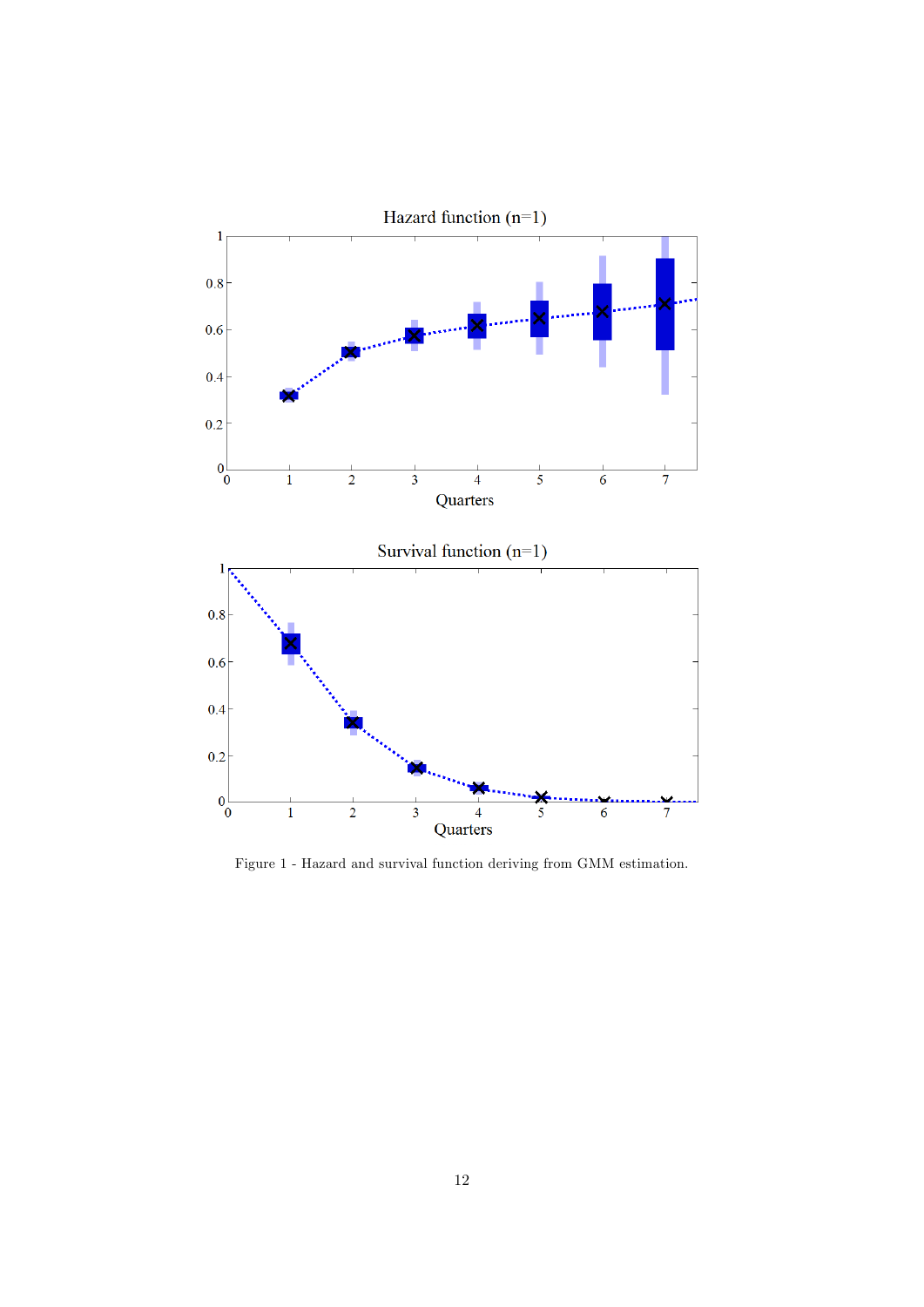## 3 The DSGE model

Our model generalizes EHL (2000) by assuming that price and wage adjustments are governed by a vintage-dependent mechanism. Moreover, to improve its empirical realism, we also consider habit formation in consumption, which implies persistence in the IS curve. Because the main difference with EHL (2000) is the derivation of the Phillips curves, as explained in Section 2, the description of the model derivation is not detailed. For a full derivation, we refer to EHL (2000). All the equations reported herein are expressed as log-linear deviations from the steady state.

#### 3.1 The log-linearized economy

The demand side of the economy is described by a simple IS curve, which is obtained by loglinearizing the Euler equation around the steady state. As usual, the Euler equation is derived from maximizing the utility function (10), subject to the budget constraint (11). Formally,

$$
y_t = \frac{1}{1+h} E_t y_{t+1} + \frac{h}{1+h} y_{t-1} - \frac{1-h}{\sigma(1+h)} \left( i_t - E_t \pi_{t+1}^p + E_t g_{t+1} - g_t \right),\tag{28}
$$

where  $y_t$  is the output,  $\pi_t^p$  is the price inflation rate,  $i_t$  is the nominal interest rate set by the central bank, and  $g_t$  is a preference shock. The lagged term on output is attributable to the presence of internal consumption habits.

Price adjustment is described by a Phillips curve with a duration-dependent mechanism that is similar to that used for wages. As shown by Sheedy (2007), by using the same structure of (1) for prices, the price Phillips curve is: $22$ 

$$
\pi_t^p = \psi_p \pi_{t-1}^p + \beta \left[ 1 + (1 - \beta) \psi_p \right] E_t \pi_{t+1}^p - \beta^2 \psi_p E_t \pi_{t+2}^p + k_p \left( mc_t + \zeta_t \right),\tag{29}
$$

where  $mc_t$  is the real marginal cost and  $\zeta_t$  is a price mark-up shock.<sup>23</sup> The coefficients  $\psi_p$  and  $k_p$ are a function of the parameters characterizing the hazard function for prices  $\varphi_p$  and  $\alpha_p$ :

$$
\left\{ \begin{array}{l} \psi_p=\frac{\varphi_p}{(1-\alpha_p)-\varphi_p[1-\beta(1-\alpha_p)]}\\ k_p=\frac{\left(\alpha_p+\varphi_p\right)\left[1-\beta(1-\alpha_p)+\beta^2\varphi_p\right]}{(1-\alpha_p)-\varphi_p[1-\beta(1-\alpha_p)]}\eta_{cx} \end{array} \right.
$$

Parameter  $\varphi_p$  controls the gradient of the hazard function, and  $\alpha_p$  is its starting level; the coefficient  $\eta_{cx} = \frac{1-\phi}{1-\phi+\phi\varepsilon_p}$  is the elasticity of a firm's marginal cost with respect to average real marginal cost and depends on  $1 - \phi$  and the elasticity of substitution between goods  $(\varepsilon_p)$ .

The log-linearized real marginal cost is:

$$
mc_t = \omega_t + n_t - y_t,\tag{30}
$$

where  $\omega_t$  denotes the real wage and  $n_t$  is the number of hours worked. Equation (30) is derived

 $22$ The curve is derived in a similar manner as the derivation explained in Section 2. For a detailed derivation, see Sheedy (2007).

<sup>&</sup>lt;sup>23</sup> For an interpretation of the source of this shock, see Smets and Wouters (2003) and Rabanal *et al.* (2005). See also Galì  $(2015:$  Appendix 5.2).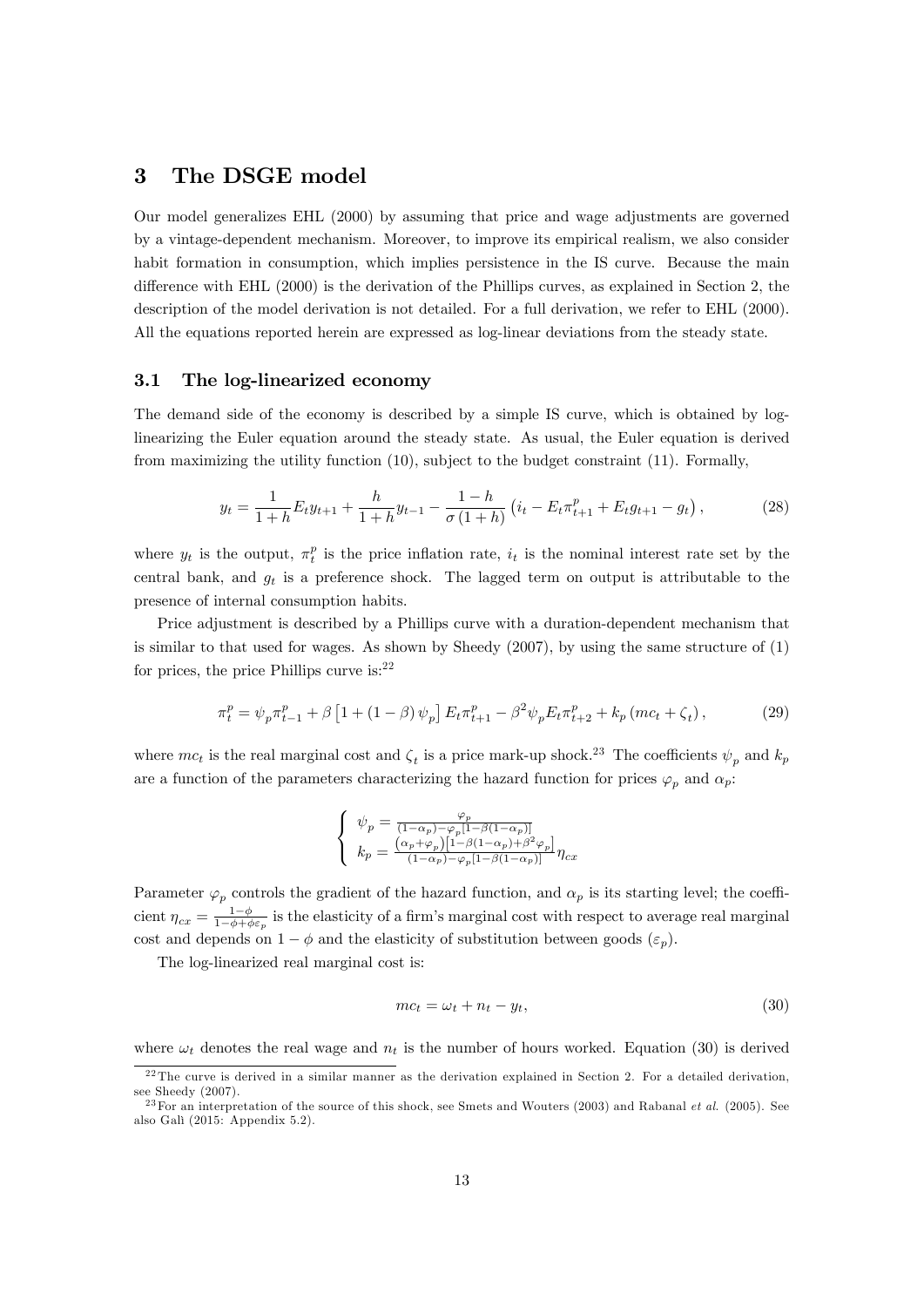from cost minimization and is subject to the production function (6), which can be written in a log-linearized form as:

$$
y_t = a_t + (1 - \phi) n_t,
$$
\n(31)

where  $a_t$  is the technology shock.

The wage adjustment is described by the wage Phillips curve (21) previously derived, i.e.:

$$
\pi_t^w = \psi_w \pi_{t-1}^w + \beta \left[ 1 + (1 - \beta) \psi_w \right] E_t \pi_{t+1}^w - \beta^2 \psi_w E_t \pi_{t+2}^w - k_w (\omega_t - m r s_t), \tag{32}
$$

where the wage mark-up is expressed as the difference between the real wage  $(\omega_t)$  and the marginal rate of substitution  $(mrs_t)$  because the labor market is characterized by imperfect competition.

The real wage, by definition, follows:

$$
\omega_t = \pi_t^w - \pi_t^p + \omega_{t-1}.\tag{33}
$$

The marginal rate of substitution between consumption and hours worked is obtained from the wage setter's problem and equals the ratio between the marginal utility of leisure and consumption. Formally, in log-linear terms, it is given by:

$$
mrs_t = \frac{\sigma}{1 - h} (y_t - hy_{t-1}) + \gamma n_t - g_t,
$$
\n(34)

Finally, monetary policy is assumed to follow a simple Taylor rule:

$$
i_t = \rho_r i_{t-1} + (1 - \rho_r) (\delta_\pi \pi_t^p + \delta_x y_t) + v_t,
$$
\n(35)

where  $\rho_r$  captures the degree of interest rate smoothing,  $\delta_{\pi}$  and  $\delta_x$  measure the response of the monetary authority to the deviation of inflation and output from their steady state values and  $v_t$ is a monetary policy shock.

Aside from the monetary disturbance,<sup>24</sup> all the shocks considered in the model follow an  $AR(1)$ process:

$$
\begin{cases}\n a_t = \rho_a a_{t-1} + \varepsilon_t^a, \\
 g_t = \rho_g g_{t-1} + \varepsilon_t^g, \\
 \zeta_t = \rho_\zeta \zeta_{t-1} + \varepsilon_t^\zeta, \\
 v_t = \varepsilon_t^v,\n\end{cases} \tag{36}
$$

where  $\varepsilon_t^j \sim N(0, \sigma_j^2)$  are white noise shocks uncorrelated among them and  $\rho_j$  are the parameters measuring the degree of autocorrelation, for  $j = \{a, g, \zeta\}.$ 

In summary, our model consists of eight equations, describing the following: the dynamic IS  $(28)$ ; the price Phillips curve  $(29)$ ; real marginal cost  $(30)$ ; the production function  $(31)$ ; the wage Phillips curve (32); real wage dynamics (33); the marginal rate of substitution (34); and the Taylor rule (35). The dynamics of the four shocks are described by (36).

 $24$ Monetary policy persistence is already captured by the lagged term in (35). However, we have successfully checked the robustness of our results with regard to alternative assumptions. Following Woodford (2003), who shows that the optimal interest rate in New Keynesian models should have an  $AR(2)$  interest rate smoothing, we have considered an AR(2) process for the nominal rate in equation (35). Our results are available upon request. See also Coibion and Gorodnichenko (2012) for a wider discussion.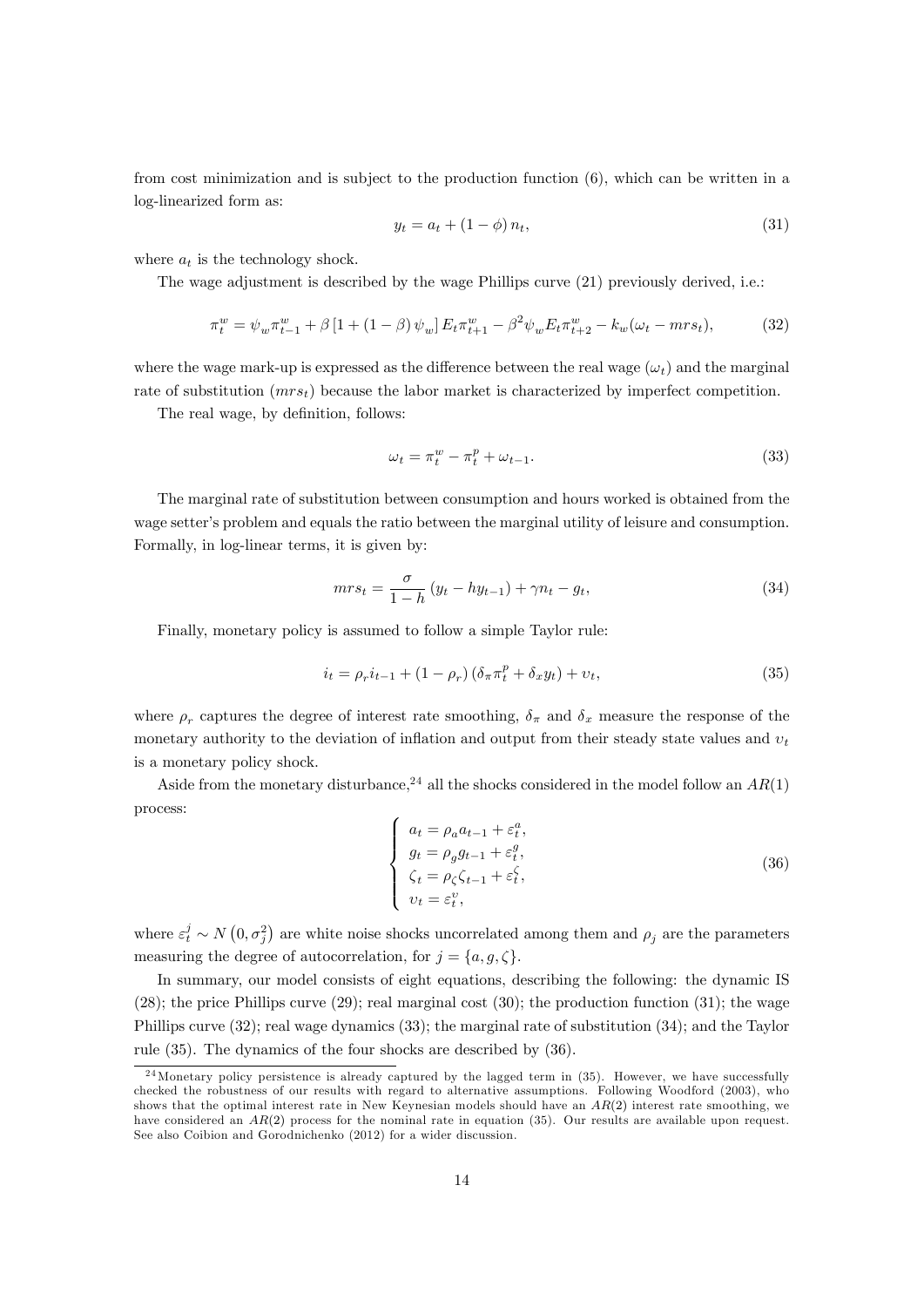## 4 Empirical analysis

We estimate our model  $(28)-(36)$  for the U.S. economy using Bayesian techniques. Our choice is motivated by the fact that Bayesian methods outperform GMM and maximum likelihood in small samples.<sup>25</sup> After writing the model in state-space form, the likelihood function is evaluated using the Kalman filter, whereas prior distributions are used to introduce additional non-sample information into the parameters estimation: Once a prior distribution is elicited, the posterior density for the structural parameters can be obtained by reweighting the likelihood by a prior. The posterior is computed using numerical integration by employing the Metropolis-Hastings algorithm for Monte Carlo integration; for the sake of simplicity, all structural parameters are supposed to be independent of one another.

We use four observable macroeconomic variables: real GDP, price inflation, real wage, and nominal interest rate. The dynamics are driven by four orthogonal shocks, including monetary policy, productivity, preference and price mark-up. As the number of observable variables equals the number of exogenous shocks, the estimation does not present problems deriving from stochastic singularity.<sup>26</sup> The model estimation is performed using informative priors, and non-informative priors for those parameters characterizing the slope of the hazard function as a robustness check.

We aim to test whether the model exhibits a positive hazard function, i.e., whether the historydependent price/wage adjustments hold. Following Benati (2008, 2009), we also test the robustness of our pricing mechanism to policy regime shifts. Considering only price rigidity and áexible wages, Benati (2009) analyses several models to build inflation persistence including Sheedy (2007)<sup>27</sup> and finds evidence of positive-sloping hazard functions; however, by considering the Great Moderation sub-sample, he also finds that the parameters encoding the hazard slope have dropped to zero over the most recent thirty years. He concludes that these parameters depend on the monetary regime, referring to the switch in the manner monetary policy is conducted, as discussed in Clarida et al. (2000). However, Benati (2009) focuses only on price ináation: We generalize his setup by considering staggered wages with a possible duration-dependent adjustment process in the labor markets. As discussed above, nominal rigidity and wage persistence may have important implications for both inflation persistence and monetary policy effects.

After estimating our model for the full sample (1960:1-2008:4), we also consider a smaller sample (1982:1-2008:4), representative of the Great Moderation, to investigate whether a positive hazard function still holds in a period characterized by low volatility in shocks and more aggressive tactics by central bankers in the fight against inflation.

Finally, we evaluate the empirical performance of our duration-dependent Phillips curves in relation to alternative specifications commonly used in the literature. We consider the traditional forward-looking Phillips curves derived in EHL (2000) extended by price and wage indexation, which is often a main assumption used to account for inflation persistence. Model comparison is based on log-marginal likelihood. To apply this methodology, we will show how the models

<sup>&</sup>lt;sup>25</sup> For an exhaustive analysis of Bayesian estimation methods, see Geweke (1999), An and Schorfheide (2007) and Fernández-Villaverde (2010).

 $26$  The problems deriving from misspecification are widely discussed in Lubik and Schorfheide (2006) and Fernández-Villaverde (2010).

 $^{27}$ Specifically, Benati (2009) analyzed Fuhrer and Moore (1995), Galí and Gertler (1999), Blanchard and Galí (2007), Sheedy (2007), and Ascari and Ropele (2009).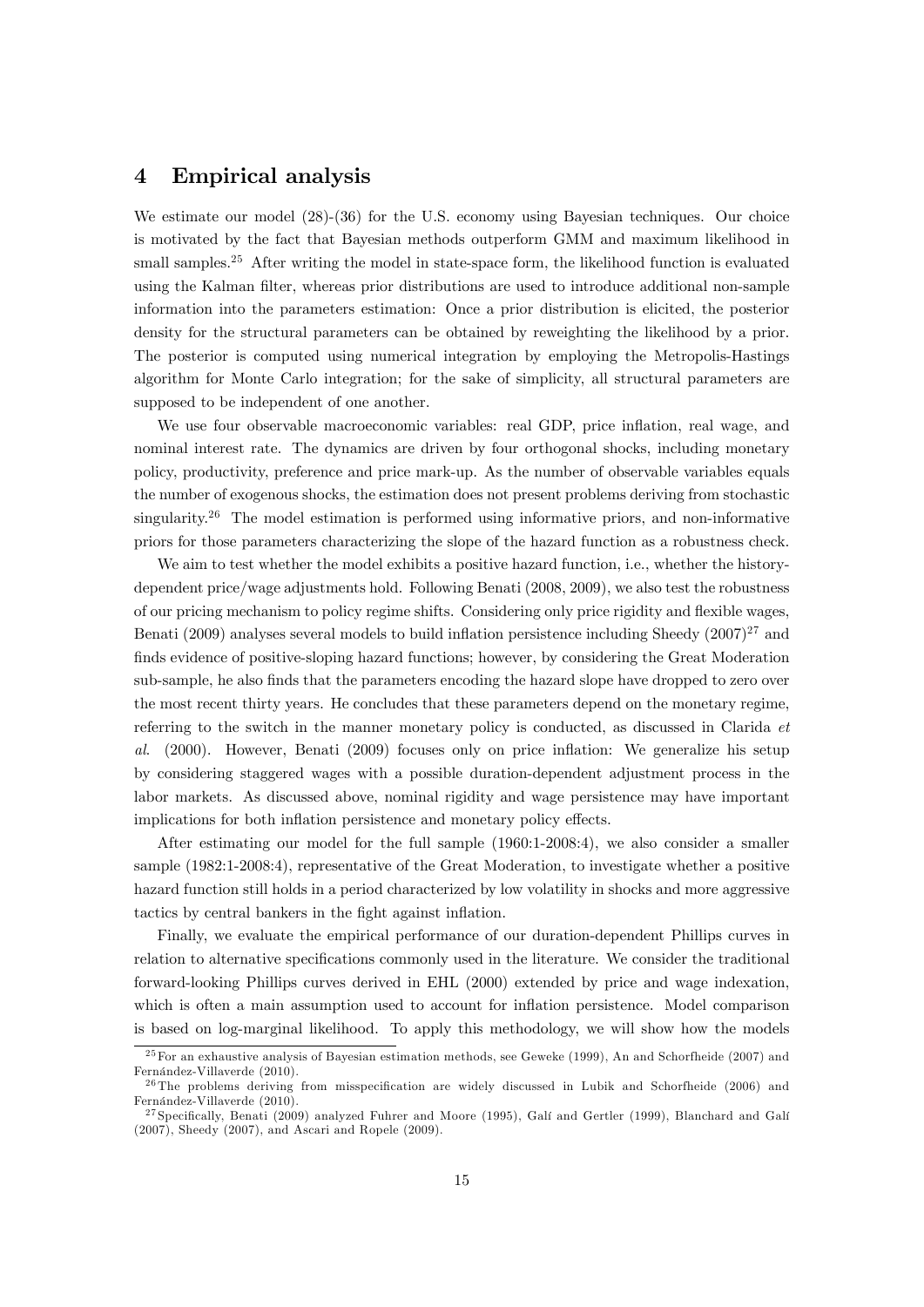compared here are nested.

The next subsection presents the data used and prior distributions. Subsection 4.2 provides the estimation for the baseline model. Subsection 4.3 evaluates our duration-dependent model against alternative specifications.

#### 4.1 Data and prior distributions

We use U.S. quarterly data in our estimations, and all the time series used are from the FRED database maintained by the Federal Reserve Bank of St. Louis. We use real gross domestic product as the measure of the output, and the *effective Fed funds rate* is used for the nominal interest rate. Price inflation is measured using the GDP implicit price deflator taken in logdifference. The real wage is obtained dividing the nominal wage, measured by the *compensation* per hour in nonfarm business sector, by the  $GDP$  implicit price deflator. All the variables have been demeaned; moreover, output and real wage are detrended using Baxter and King's bandpass filter.

Our choices regarding prior beliefs are as follows. The coefficients of the Taylor rule are centered on a prior mean of  $1.5$  for inflation and  $0.125$  for the output gap, which are Taylor's (1999) estimates, and follow a Normal distribution. These values are standard in the literature. The smoothing parameter is assumed to follow a Beta distribution, with a mean of 0:6 and a standard deviation of 0.2. The same choice has been made for the consumption habit. We assume that the inverse of Frisch elasticity is based on a Gamma distribution, with a mean of 2 and a standard deviation 0.375. These priors are fairly diffuse and broadly consistent with those adopted in previous studies, including Del Negro et al. (2007), Smets and Wouters (2007), Justiniano and Primicieri (2008), and Justiniano et al. (2013).

For the hazard function coefficients, we perform an "informative estimation" using the estimated coefficients from a single equation GMM as priors;<sup>28</sup> we assign a Normal distribution to  $\varphi_p$  and  $\varphi_w$  with a standard deviation equal to 0.2, whereas  $\alpha_p$  and  $\alpha_w$  follow a Beta distribution with a standard deviation of 0.1. Following Benati  $(2009)$ , we also perform a robustness check and estimate the model using non-informative priors for the parameters affecting the slope of the hazard function, instead of those derived from the GMM estimations. Unlike his approach, however, we employ a Uniform distribution with support  $[-1, 1]$ : We choose such a large interval because we want to investigate whether the hazard slope is positive, negative or zero.

We must calibrate some parameters to avoid identification problems.<sup>29</sup> Because we consider a production function without capital, it is difficult to estimate  $\beta$  and  $\phi$ , which are set to 0.99 and 0.33, respectively. Similarly, we fix  $\varepsilon_p = 6$  and  $\varepsilon_w = 8.85$ , implying a price and wage mark-up equal to 1:20 and 1:12, respectively. Following Sheedy (2007), price elasticity is calibrated to be coherent with the hazard priors derived from his GMM estimation. As explained in Section 2, wage elasticity is set equal to 8.85. Finally, all the autoregressive coefficients of the shocks follow

<sup>&</sup>lt;sup>28</sup> The values of  $\varphi_w$  and  $\alpha_w$  estimated in Section 2 are used as priors. For the hazard characterizing price adjustment, we directly use as priors the GMM estimates of Sheedy (2007).

 $^{29}$ The identification procedure has been performed using the Identification toolbox for Dynare, which implements the identification condition developed by Iskrev (2010a, 2010b). For a review of identification issues arising in DSGE models, see Canova and Sala (2009).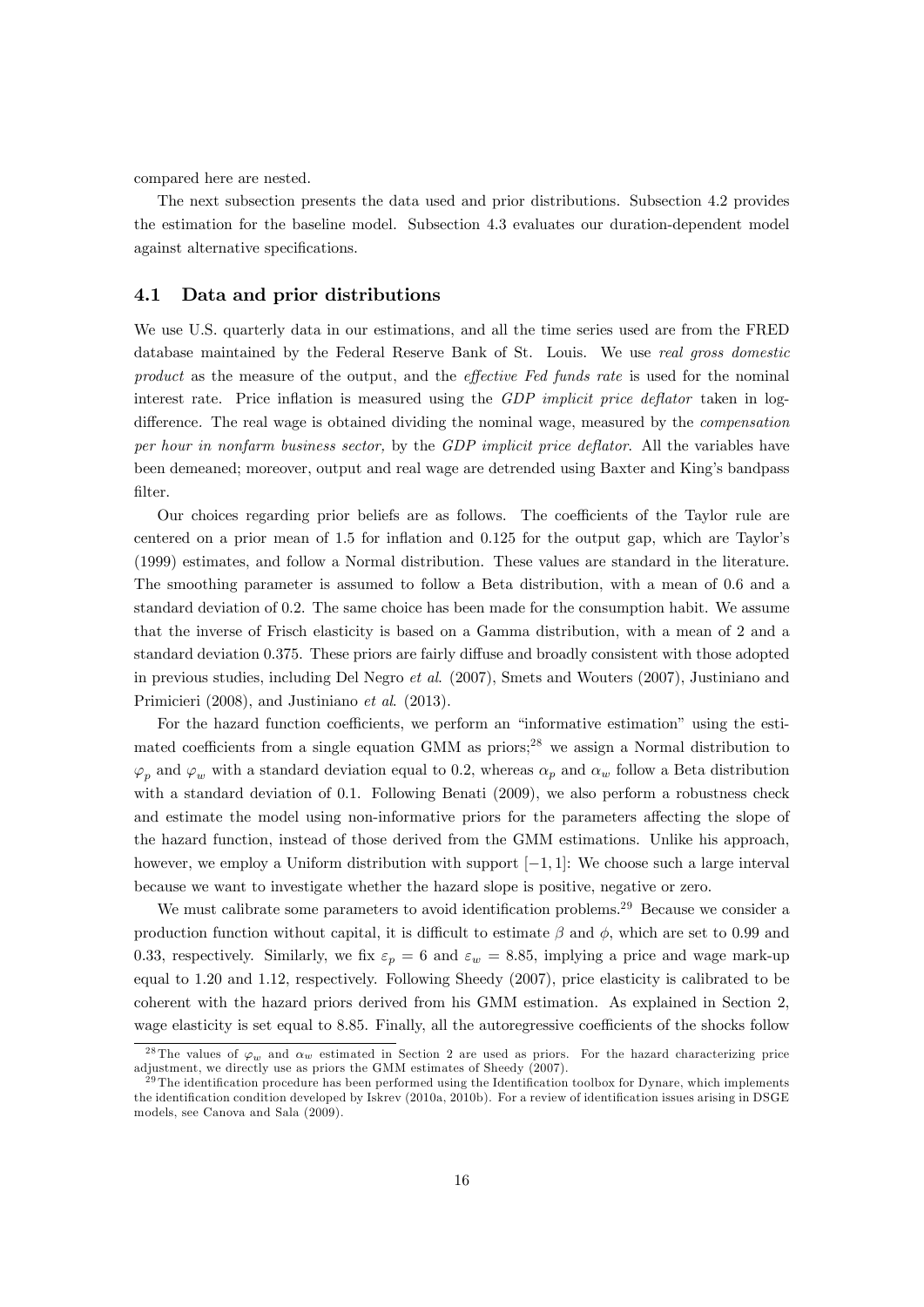a Beta distribution, with a mean of 0:5 and a standard deviation equal of 0:2. The prior for the shock standard deviations is an Inverse Gamma, with a mean of 0.01 and 2 degrees of freedom.

### 4.2 Estimation results

Our estimations are reported in Table 2, which also summarizes the 90% probability intervals and our beliefs about priors. The table describes the results for both the full sample and the Great Moderation. We report a posterior estimation of the shocks and structural parameters that are obtained by the Metropolis-Hastings algorithm, when informative priors for the hazard slope are used.

|                  | Prior distribution |       |                | Posterior distribution |       |       | Posterior distribution |       |       |        |
|------------------|--------------------|-------|----------------|------------------------|-------|-------|------------------------|-------|-------|--------|
|                  |                    |       |                | (full sample)          |       |       | (Great Moderation)     |       |       |        |
|                  | Density            | Mean  | St. Dev. $31$  | Mean                   | $5\%$ | 95%   |                        | Mean  | $5\%$ | $95\%$ |
| $\sigma$         | Gamma              | 1.0   | 0.375          | 1.324                  | 0.673 | 1.955 |                        | 1.227 | 0.581 | 1.820  |
| $\gamma$         | Gamma              | 2.0   | 0.375          | 2.515                  | 2.041 | 2.997 |                        | 2.249 | 1.732 | 2.748  |
| $\boldsymbol{h}$ | Beta               | 0.6   | 0.2            | 0.906                  | 0.866 | 0.946 |                        | 0.908 | 0.863 | 0.955  |
| $\delta_\pi$     | Normal             | 1.5   | 0.25           | 1.423                  | 1.197 | 1.650 |                        | 1.851 | 1.524 | 2.158  |
| $\delta_x$       | Normal             | 0.125 | $0.05\,$       | 0.215                  | 0.152 | 0.279 |                        | 0.164 | 0.096 | 0.235  |
| $\rho_r$         | Beta               | 0.6   | 0.2            | 0.818                  | 0.787 | 0.850 |                        | 0.850 | 0.819 | 0.883  |
| $\alpha_p$       | <b>Beta</b>        | 0.132 | 0.1            | 0.020                  | 0.001 | 0.042 |                        | 0.063 | 0.001 | 0.124  |
| $\varphi_p$      | Normal             | 0.222 | 0.2            | 0.195                  | 0.157 | 0.233 |                        | 0.128 | 0.048 | 0.213  |
| $\alpha_w$       | Beta               | 0.318 | 0.1            | 0.126                  | 0.073 | 0.179 |                        | 0.151 | 0.073 | 0.228  |
| $\varphi_w$      | Normal             | 0.126 | 0.2            | 0.242                  | 0.210 | 0.277 |                        | 0.250 | 0.203 | 0.297  |
| $\rho_a$         | Beta               | 0.5   | 0.2            | 0.781                  | 0.706 | 0.854 |                        | 0.850 | 0.819 | 0.883  |
| $\rho_g$         | Beta               | 0.5   | 0.2            | 0.768                  | 0.717 | 0.817 |                        | 0.802 | 0.738 | 0.867  |
| $\rho_{\zeta}$   | <b>Beta</b>        | 0.5   | 0.2            | 0.825                  | 0.762 | 0.889 |                        | 0.822 | 0.732 | 0.910  |
| $\sigma_a$       | Inv. Gamma         | 0.01  | $\overline{2}$ | 0.019                  | 0.013 | 0.025 |                        | 0.014 | 0.008 | 0.019  |
| $\sigma_g$       | Inv. Gamma         | 0.01  | $\overline{2}$ | 0.053                  | 0.038 | 0.068 |                        | 0.044 | 0.028 | 0.059  |
| $\sigma_v$       | Inv. Gamma         | 0.01  | $\overline{2}$ | 0.002                  | 0.002 | 0.002 |                        | 0.001 | 0.001 | 0.002  |
| $\sigma_{\zeta}$ | Inv. Gamma         | 0.01  | $\overline{2}$ | 0.020                  | 0.013 | 0.028 |                        | 0.030 | 0.012 | 0.047  |

Table 2 – Prior and posterior distributions<sup>30</sup>

In the full sample case, the estimated hazard function is upward sloping because  $\varphi_p$  and  $\varphi_w$ are both positive. Thus, the duration-dependent mechanism appears able to account for inflation inertia for both prices and wages. The (unconditional) expected duration of price is 3:7 quarters, whereas wages appear to be less sticky, because their duration is  $2.05$  quarters.<sup>32</sup> These durations

 $30$  The posterior distributions are obtained using the Metropolis-Hastings algorithm; the procedure is implemented using the MATLAB-based Dynare package. The mean and posterior percentiles are from two chains of 250,000 draws each from the Metropolis-Hastings algorithm, for which we discarded the initial 30% of draws.

 $\rm{^{31}For}$  the Inverse Gamma distribution the degrees of freedom are indicated.

<sup>&</sup>lt;sup>32</sup>The durations  $(D_i^e)$  of price and wage stickiness are computed using the following relation:  $D_i^e = \frac{1-\varphi_i}{\alpha_i+\varphi_i}$  for  $i = \{p, w\}$  (see (5)).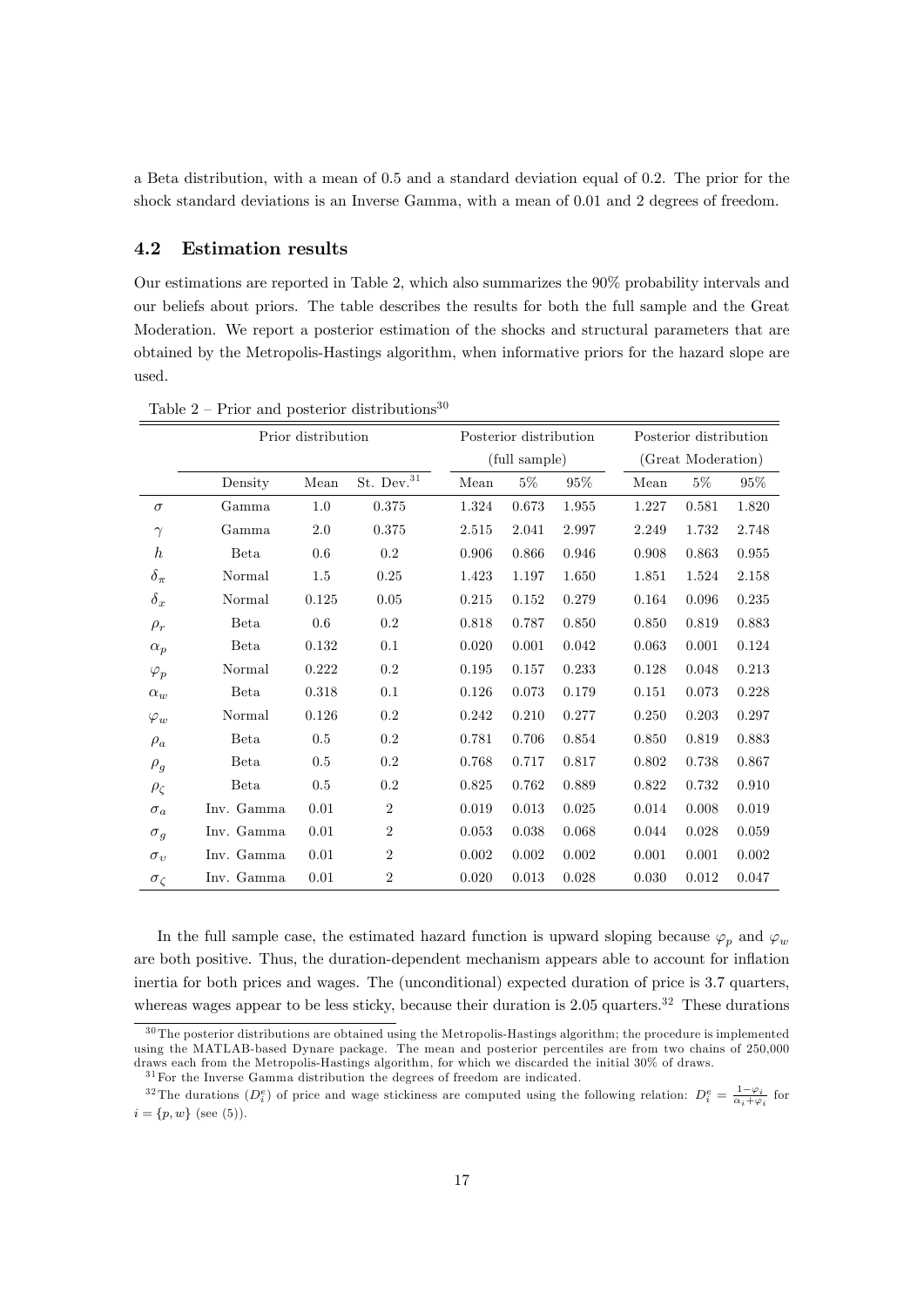are similar to those obtained in the literature, in which it is also common to find greater duration in price settings than wages (e.g., Rabanal and Rubio-Ramirez, 2005; Galí et al., 2011).

The estimations for the parameters characterizing the utility function (i.e., habit, relative risk aversion and the inverse of Frisch elasticity) are coherent with the standard findings in the literature (see, e.g., Del Negro et al. 2007; Smets and Wouters, 2007; Justiniano and Primicieri, 2008; Justiniano et al., 2013).

The response of the monetary authority to inflation and the output gap is consistent with the Taylor principle and the estimated coefficients of the monetary rule are in line with the literature. The estimated degree of interest rate smoothing is 0:82, and all the shocks exhibit a high degree of autocorrelation, i.e., approximately 0:8.

As expected, by considering the Great Moderation period, we find a more aggressive monetary policy stance (Clarida *et al.*, 2000). As opposed to Benati (2009), we find that the hazard functions still exhibit positive slopes in this sub-sample as well. This result offers evidence that a pricing mechanism based on a hazard function still holds also in a period characterized by a central bank more concerned with fighting inflation, as highlighted by the higher estimated coefficient for  $\delta_{\pi}$ . As a result, intrinsic persistence also holds for the Great Moderation period.

The price duration increases to 4:5 quarters and is highlighted by the fact that the hazard function sloping remains positive, but smaller. This fact is consistent with macroeconomic theory: During the Great Moderation, inflation has dropped, and the cost of not adjusting a price is smaller compared to the previous period, which translates into a longer expected duration of prices.

By contrast, computed wage stickiness is rather stable, which reflects the fact that wage bargaining is more ináuenced by institutional factors related to the labor market than by monetary policy. Rabanal and Rubio-Ramirez (2005) also Önd the stability of wage duration over time.

In Figure 2, we plot the prior distribution, the posterior distribution and the posterior mode of the estimated parameters.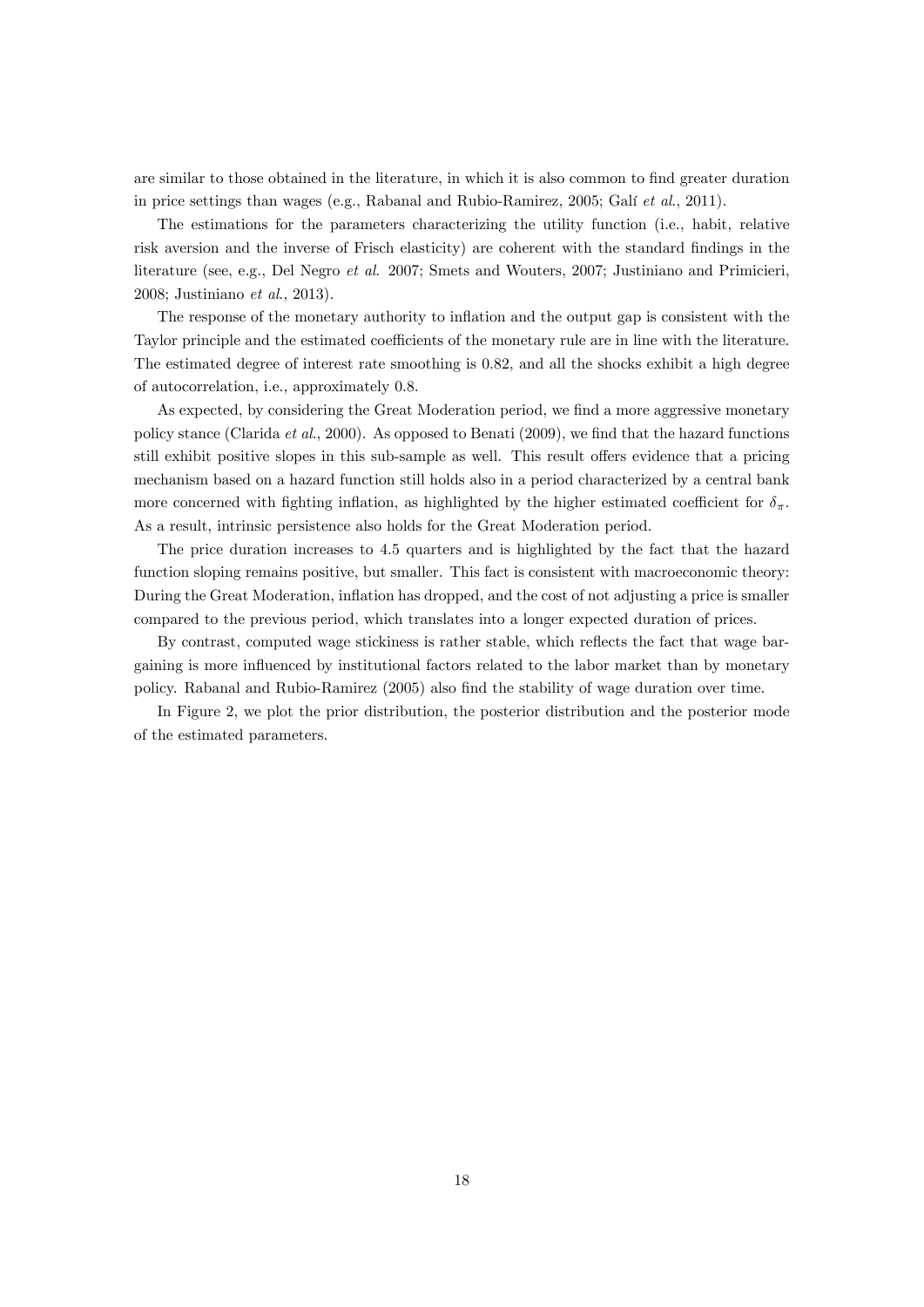

Figure 2 - Prior distribution (grey curve), Posterior distribution (blue curve) and Posterior mode (dotted line) of the estimated parameters.

Bayesian estimations of DSGE models can be quite sensitive to the choice of priors for modelspecific parameters and other assumptions regarding, e.g., measures of the variables used and shock specifications. Thus, we have checked the robustness of our analysis by also considering uniform priors for the parameters  $\varphi_p$  and  $\varphi_w$  with support  $[-1; 1]$ ,<sup>33</sup> whereas the prior distributions for the remaining parameters are the same as those used previously. The results are presented in Table 3.

<sup>&</sup>lt;sup>33</sup> Choosing this large support allows us to test whether the hazard slope is negative, positive or flat. The prior mean is centered on 0.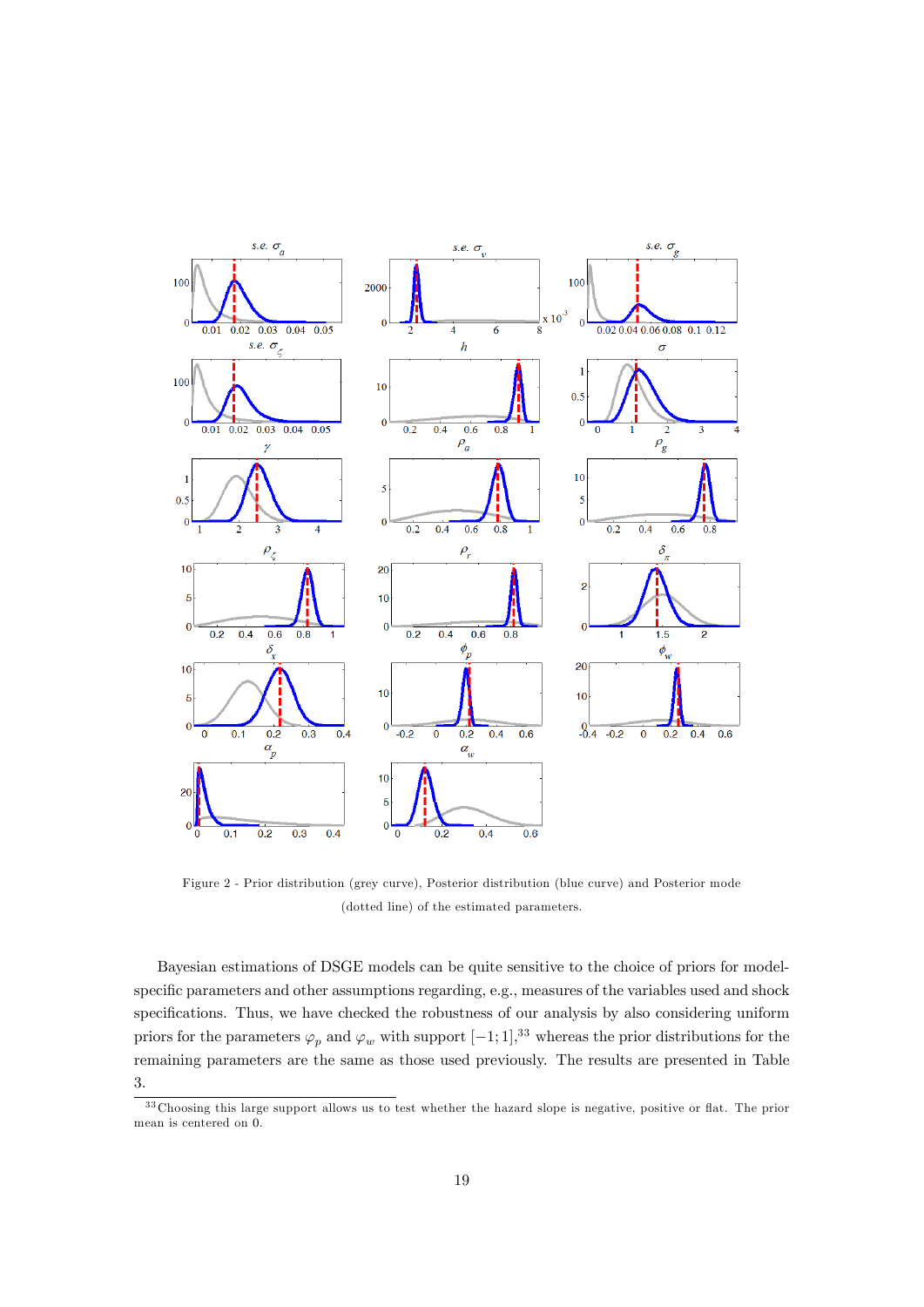The "non-informative" estimation confirms our results regarding the hazard function, which remains characterized by a positive slope, both in the full sample and during the Great Moderation; the estimated parameters for the hazard slope are similar to those estimated under "informative" priors. This result shows that the hazard function mechanism is robust to a change of policy.

|                  | Prior distribution |                |                |               | Posterior distribution |        |                    | Posterior distribution |        |  |  |
|------------------|--------------------|----------------|----------------|---------------|------------------------|--------|--------------------|------------------------|--------|--|--|
|                  |                    |                |                | (full sample) |                        |        | (Great Moderation) |                        |        |  |  |
|                  | Density            | Mean           | St. Dev.       | Mean          | $5\%$                  | $95\%$ | Mean               | $5\%$                  | $95\%$ |  |  |
| $\sigma$         | Gamma              | 1.0            | 0.375          | 1.321         | 0.670                  | 1.933  | 1.227              | 0.595                  | 1.834  |  |  |
| $\gamma$         | Gamma              | $2.0\,$        | 0.375          | 2.511         | 2.021                  | 2.974  | 2.251              | 1.738                  | 2.753  |  |  |
| $\boldsymbol{h}$ | Beta               | 0.6            | $0.2\,$        | 0.906         | 0.868                  | 0.948  | 0.909              | 0.865                  | 0.957  |  |  |
| $\delta_\pi$     | Normal             | $1.5\,$        | 0.25           | 1.428         | 1.203                  | 1.661  | 1.855              | 1.545                  | 2.171  |  |  |
| $\delta_x$       | Normal             | 0.125          | 0.05           | 0.215         | 0.151                  | 0.277  | 0.165              | 0.096                  | 0.234  |  |  |
| $\rho_r$         | Beta               | 0.6            | $0.2\,$        | 0.818         | 0.787                  | 0.850  | 0.851              | 0.820                  | 0.882  |  |  |
| $\alpha_p$       | Beta               | 0.132          | 0.1            | 0.020         | 0.001                  | 0.041  | 0.067              | 0.001                  | 0.133  |  |  |
| $\varphi_p$      | Uniform $\,$       | $\overline{0}$ | 0.57           | 0.195         | 0.158                  | 0.236  | 0.125              | 0.042                  | 0.213  |  |  |
| $\alpha_w$       | <b>Beta</b>        | 0.318          | 0.1            | 0.126         | 0.073                  | 0.177  | 0.151              | 0.072                  | 0.225  |  |  |
| $\varphi_w$      | Uniform            | $\theta$       | 0.57           | 0.243         | 0.209                  | 0.276  | 0.252              | 0.207                  | 0.298  |  |  |
| $\rho_a$         | <b>Beta</b>        | 0.5            | $0.2\,$        | 0.780         | 0.704                  | 0.854  | 0.832              | 0.755                  | 0.910  |  |  |
| $\rho_g$         | <b>Beta</b>        | 0.5            | $0.2\,$        | 0.768         | 0.719                  | 0.817  | 0.800              | 0.738                  | 0.866  |  |  |
| $\rho_\zeta$     | Beta               | 0.5            | $0.2\,$        | 0.824         | 0.760                  | 0.887  | 0.824              | 0.737                  | 0.914  |  |  |
| $\sigma_a$       | Inv. Gamma         | 0.01           | $\overline{2}$ | 0.019         | 0.013                  | 0.025  | 0.014              | 0.008                  | 0.019  |  |  |
| $\sigma_g$       | Inv. Gamma         | 0.01           | $\overline{2}$ | 0.052         | 0.038                  | 0.067  | 0.044              | 0.029                  | 0.061  |  |  |
| $\sigma_v$       | Inv. Gamma         | 0.01           | $\overline{2}$ | 0.002         | 0.002                  | 0.002  | 0.001              | 0.001                  | 0.002  |  |  |
| $\sigma_{\zeta}$ | Inv. Gamma         | 0.01           | $\overline{2}$ | 0.020         | 0.013                  | 0.028  | 0.029              | 0.013                  | 0.044  |  |  |

Table 3 - Prior and posterior distributions under non-informative priors

We have also successfully checked the robustness of our results by considering different model specifications (i.e., a model without habit), various specifications for the Taylor rule (as previously discussed) and alternative series for observable variables.<sup>34</sup> Results are available upon request.

In the figures below, we plot the dynamic behavior of the model variables, described by the Bayesian impulse response functions, conditional on the price mark-up and monetary policy shocks.<sup>35</sup> The solid line represents the estimated response, with the shaded area capturing the corresponding 90% confidence interval. The horizontal axis measures the quarters after the initial shock. The monetary shock is illustrated in Figure 3, whereas the cost-push shock is described by Figure 4.

The monetary shock affects both real and nominal variables and has persistent effects on output. As expected, in response to the monetary tightening, GDP declines with a characteristic

 $34$  In particular, we have considered a different measure for prices by using the nonfarm business sector implicit price deflator. With regard to wages, we considered alternative measures given by: average hourly earnings of production; business sector compensation per hour; and hourly earnings for manufacturing sector.

<sup>&</sup>lt;sup>35</sup> The figures show the Bayesian impulse response functions (IRFs) to a monetary and a cost-push shock. The sizes of the shocks are obtained from their estimated standard deviations (see Table 2).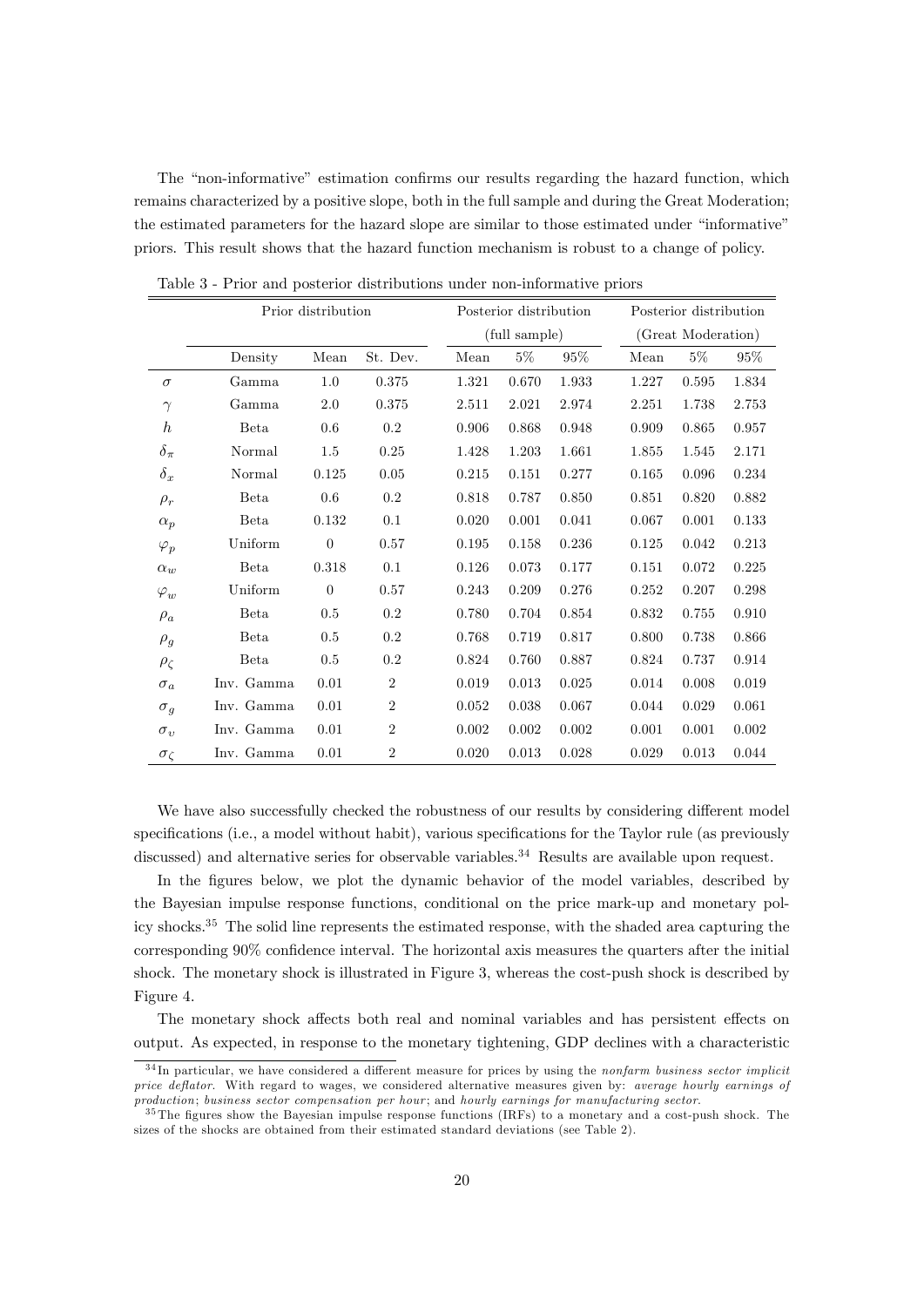hump-shaped pattern. It reaches a trough after four quarters and then slowly reverts back to its initial level. Both price inflation and the real wage also exhibit a hump-shaped behavior. Similarly, a positive shock to the price mark-up affects all the variables and has persistent effects on output. In both cases, the pattern of interest rate, real output, hours, real wage and ináation are consistent with the literature (see, e.g., Smets and Wouters, 2003; Christiano et al., 2005; Güneş and Millard, 2012).

With regard to wage dynamic adjustments, which are the core of our investigation, wage inflation exhibits a pattern similar to that of price inflation. Figure 3 shows that, following a monetary shock, wage ináation has a moderate hump shape and progressively returns to its steady state with a little overshooting. In the case of a cost-push shock, which is shown in Figure 4, the dynamic response of wage inflation is strongly hump shaped with a peak after approximately ten quarters, which denotes a high level of wage persistence. We will discuss in more detail the response of nominal wage inflation in the next section, when we compare the responses of our model to alternatives in which inertia is introduced by wage indexation to past prices.



Figure 3 - Bayesian IRFs conditional to a monetary shock.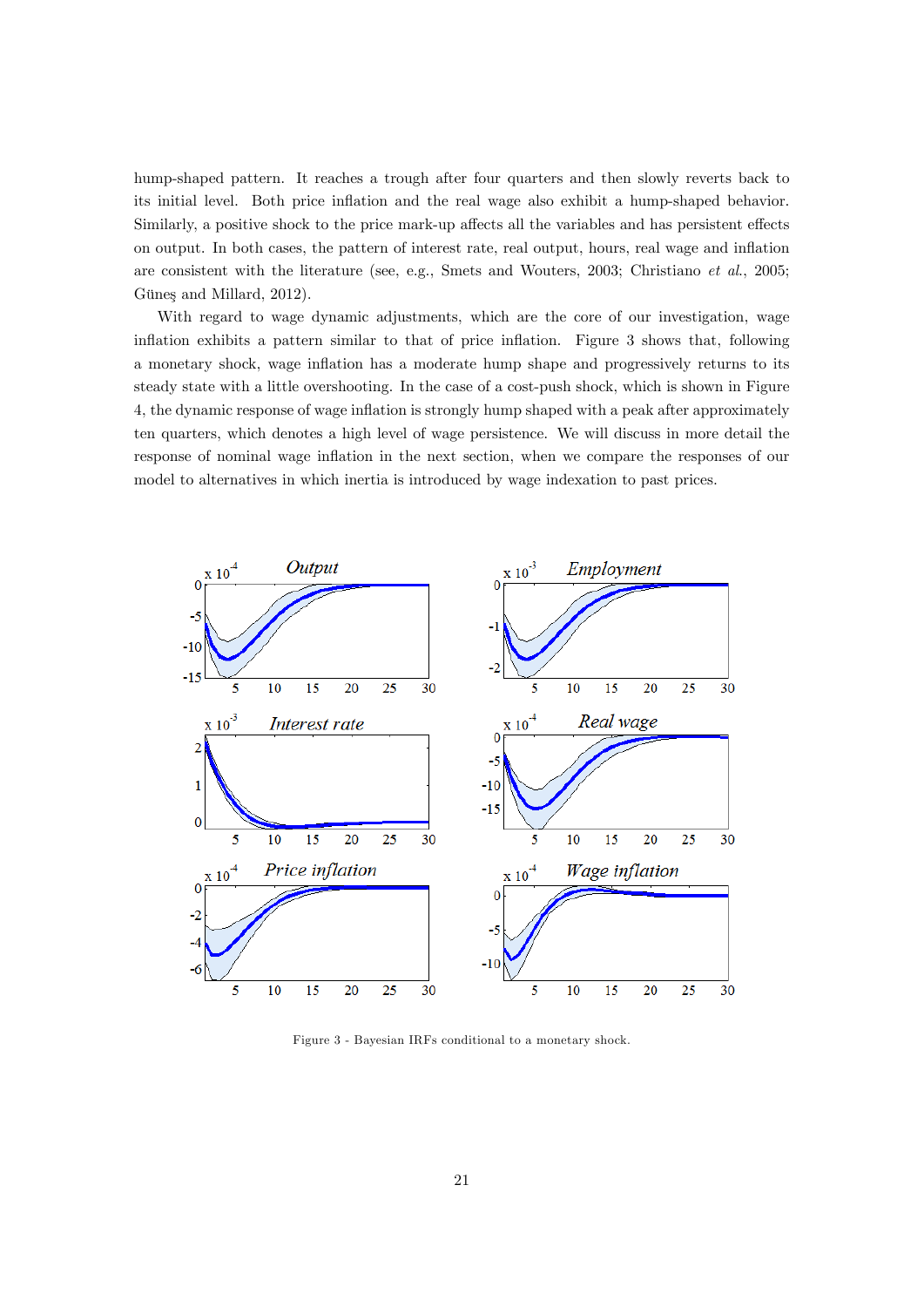

Figure 4 - Bayesian IRFs conditional to a price mark-up shock.

### 4.3 Duration-dependent Phillips curves vs. alternatives

In this section, we aim to compare the empirical performance of our duration-dependent Phillips curves to different specifications accounting for price and wage inflation inertia. Specifically, we focus on EHL (2000), augmenting it by indexation because, as discussed above, this is a common method of introducing price and wage persistence in New Keynesian DSGE models. We consider two different forms of indexation that are widely used, and we compare these alternatives to our baseline model in terms of log-marginal density.

#### 4.3.1 Alternative price-setting mechanisms

Simply by setting  $\varphi_p = 0$  and  $\varphi_w = 0$  in (29) and (32), we obtain flat hazard functions and, as a result, price and wage Phillips curves  $\acute{a}$  la Calvo as in EHL (2000), which is nested in our model. Formally, these two purely forward-looking curves are

$$
\pi_t^p = \beta E_t \pi_{t+1}^p + \lambda_p \left( mc_t + \zeta_t \right) \tag{37}
$$

$$
\pi_t^w = \beta E_t \pi_{t+1}^w - \lambda_w \mu_t^w \tag{38}
$$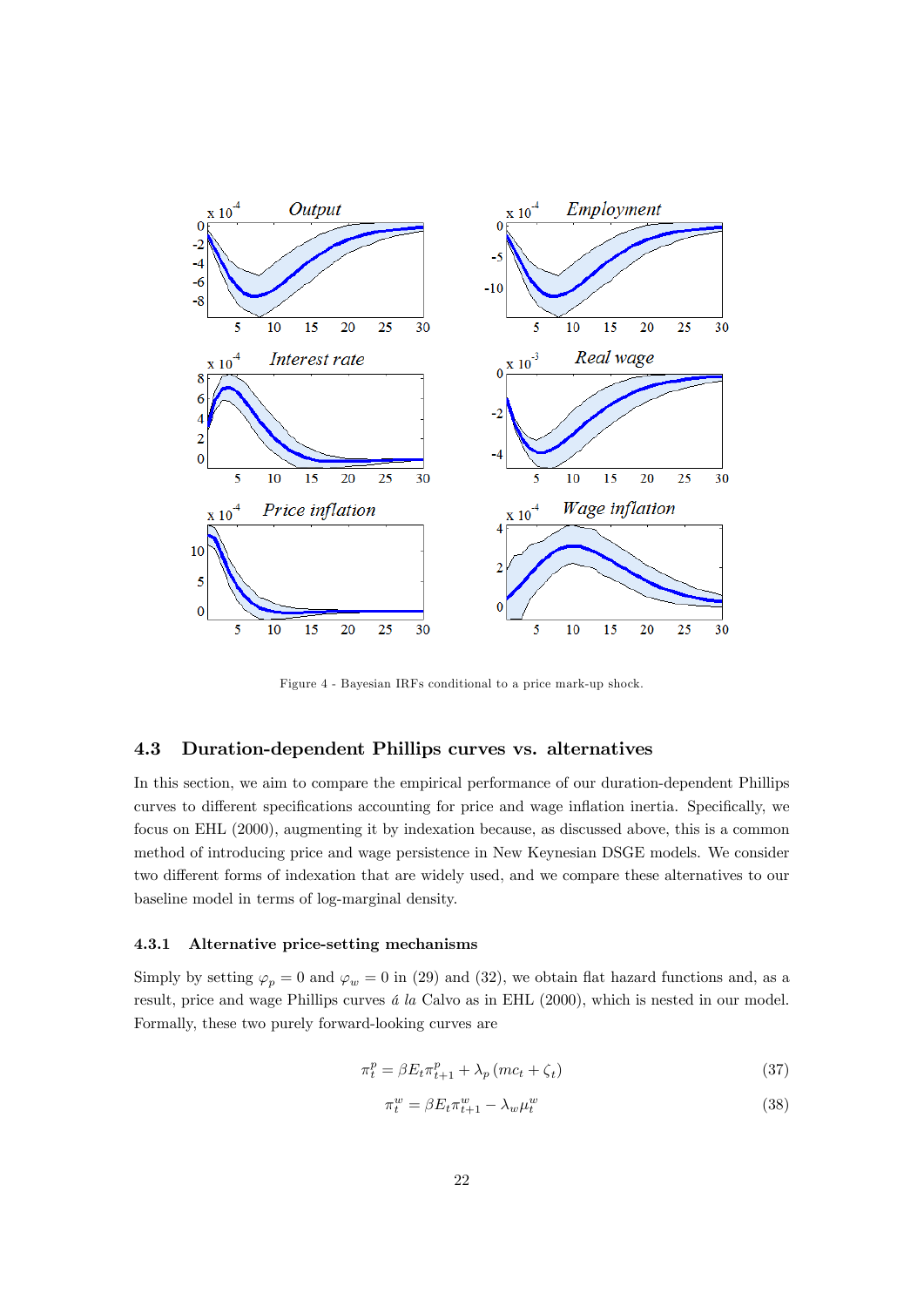where  $\lambda_p = \frac{\alpha_p [1 - \beta(1 - \alpha_p)]}{1 - \alpha_p}$  $\frac{-\beta(1-\alpha_p)]}{1-\alpha_p}\eta_{cx}$  and  $\lambda_w = \frac{\alpha_w[1-\beta(1-\alpha_w)]}{1-\alpha_w}$  $\frac{-\rho(1-\alpha_w)}{1-\alpha_w} \Xi_w.$ 

Equations (37) and (38) clearly do not exhibit any persistence. However, price and wage inertia can be easily introduced by considering indexation to past price inflation. Two popular ways to undertake such indexation have been proposed by Galí and Gertler (1999) and Christiano et al. (2005). The former obtains a lagged term in the aggregate Phillips curve by assuming the existence of a fraction of agents who set prices/wages according to a backward-looking rule of thumb. Alternatively, the latter considers dynamic indexation, i.e., all agents not able to reset their price/wage adjust according to past price inflation, and the past inflation rate consequently appears in the Phillips curve.

According to Galí and Gertler (1999), the Phillips curves can be rewritten as follows:

$$
\pi_t^p = \frac{\xi_p}{\Lambda_p} \pi_{t-1}^p + \frac{\beta (1 - \alpha_p)}{\Lambda_p} E_t \pi_{t+1}^p + \lambda_p^\xi \left( mc_t + \zeta_t \right) \tag{39}
$$

$$
\pi_v^w = \frac{\xi_w}{\Lambda_w} \pi_{t-1}^p + \frac{\beta (1 - \alpha_w)}{\Lambda_w} E_t \pi_{t+1}^w - \lambda_w^{\xi} \mu_t^w \tag{40}
$$

where  $\xi_p$  ( $\xi_w$ ) measures the fraction of the rule-of-thumb agents, i.e., the degree of price (wage) indexation to past price inflation;  $\Lambda_p = 1 - \alpha_p + \xi_p [\alpha_p + (1 - \alpha_p)\beta], \Lambda_w = 1 - \alpha_w + \xi_w [\alpha_w + (1 - \alpha_w)\beta],$  $\lambda_p^{\xi} = \frac{(1-\xi_p)(1-\alpha_p)\lambda_p}{\Lambda_p}, \text{ and } \lambda_w^{\xi} = \frac{(1-\xi_w)(1-\alpha_w)\lambda_w}{\Lambda_w}.$ 

Instead, assuming dynamic indexation as in Christiano et al. (2005), equations (37) and (38) can be written as:

$$
\pi_t^p = \frac{\iota_p}{(1 + \iota_p \beta)} \pi_{t-1}^p + \frac{\beta}{1 + \iota_p \beta} E_t \pi_{t+1}^p + \lambda_p^{\iota} (m c_t + \zeta_t)
$$
\n(41)

$$
\pi_t^w = \iota_w \pi_{t-1}^p - \iota_w \beta \pi_t^p + \beta E_t \pi_{t+1}^w - \lambda_w \mu_t^w \tag{42}
$$

where  $\iota_p$  ( $\iota_w$ ) denotes the degree of price (wage) indexation to last period's price inflation and  $\lambda_p^{\iota} = \frac{\lambda_p}{(1+\iota_p)}$  $\frac{\Lambda_p}{(1+\iota_p\beta)}$ .

#### 4.3.2 Model comparison

Our formalization nests different models of price and wage adjustment. The differences depend only on the Phillips curve parameterization. With different assumptions regarding  $\varphi_p$ ,  $\varphi_w$ ,  $\iota_p$ ,  $\iota_w$ ,  $\xi_p, \xi_w$ , we can consider positive or flat hazard functions augmented by the two different types of aforementioned indexation. We compare our baseline (BASE) to three alternative scenarios:<sup>36</sup>

- 1. An EHL model with dynamic indexation (DYNind), by considering (41) and (42);
- 2. An EHL model with rule of thumb indexation  $\acute{a}$  la Gali-Gertler (GG), by considering (39) and (40).
- 3. An EHL model with inertia only in the wage equation (MIXED), i.e., Phillips curves are (37) and (32).

 $36\,\text{We omit the comparison with a model characterized by simple forward-looking Phillips curves } \hat{a} \, l\hat{a}$  Calvo because this model does not have intrinsic persistence. However, Rabanal and Rubio-Ramirez (2005) showed that this model performs the same as a model with indexation.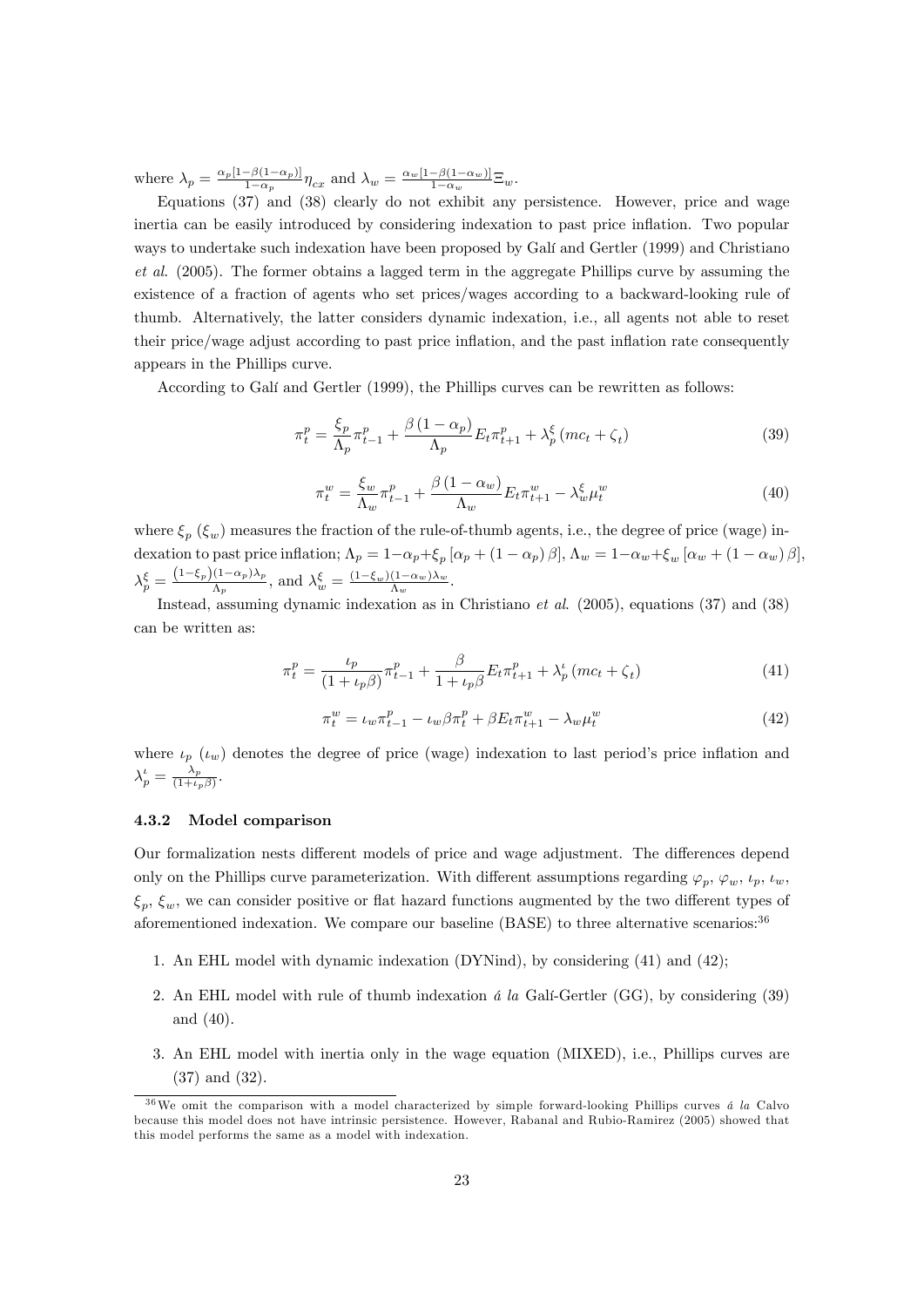The measure used to compare the models is the log-marginal likelihood, which is a measure of the fit of a model in explaining the data.<sup>37</sup> The aim is to evaluate whether the manner in which the price and wage adjustments are modeled affects the fit of a model. The model with the highest log-marginal likelihood better explains the data.<sup>38</sup> Table 4 reports our results.

| Model           | Log-marginal data density | Bayes factor vs. BASE |
|-----------------|---------------------------|-----------------------|
| BASE            | 3615.6                    |                       |
| BASE (non-info) | 3613.6                    | $\exp[-2.0]$          |
| <b>MIXED</b>    | 3598.1                    | $\exp[-17.5]$         |
| <b>DYNind</b>   | 3569.7                    | $\exp[-45.9]$         |
| GG              | 3564.8                    | $\exp[-50.8]$         |

Table  $4$  - Log-marginal data densities and Bayes factors for different models<sup>39</sup>

In terms of marginal likelihood, the difference between the Gali-Gertler specification and dynamic indexation is minimal. According to Jeffreys' scale of evidence, $40$  this difference must be considered as "slight" evidence in favor of DYNind with respect to GG. However, our model clearly outperforms both the alternatives considered: In particular, the Bayes factor provides "very strong" evidence in favor of our specification. As the models considered differ only for the Phillips curves, this result indicates that the data prefer a pricing method that is based on positive hazard functions, which is not surprising as the micro evidence rejects both constant hazard and indexation. Under "non-informative" priors, we observe a slight decrease in the marginal likelihood due to an increase in model complexity under diffuse priors which penalizes the marginal data density (this effect dominates the improvement in model fit).

In comparing our duration-dependent adjustment model and those models with dynamic indexation or rule-of-thumb agents, the fit of the different models is judged by the log-marginal likelihoods. The differences are significant (as evidenced by the Bayes factors). However, while useful, the marginal likelihood is not very informative about the source of these gains. Thus, in order to inspect the nature behind the best Öt of our setup we analyse its dynamic behavior.

The higher posterior odds of our specification comes from differences in the wage equations. Notably, all the models differ only in the wage and price Phillips curves. All price equations are similar (they include backwards- and forwards-looking terms for the main dependent variables) and, after estimation, lead to identical dynamics. By contrast, there are substantial differences between the wage dynamics of our model and those generated by models with indexation. These differences are illustrated in Figure 5 that depicts the IRFs of the wage inflation in the three models considered,<sup>41</sup> conditional on 1% shocks of monetary policy (upper panel) and price mark-up (lower panel).

<sup>&</sup>lt;sup>37</sup> The estimated reduced forms of the Phillips curves considered are reported in Appendix B.

<sup>&</sup>lt;sup>38</sup> For details of model comparison technique, see Fernández-Villaverde and Rubio-Ramirez (2004), Rabanal and Rubio-Ramirez (2005), Lubik and Schorfheide (2006), and Riggi and Tancioni (2010).

 $39\,\text{We used the modified harmonic mean estimator based on Geweke (1999) for the computation of the marginal distribution.}$ likelihood for different model specifications. The Bayes factor is the ratio of posterior odds to prior odds (see Kass and Raftery, 1995).

 $^{40}$  Jeffreys (1961) developed a scale to evaluate the Bayes factor indication. Odds ranging from 1:1 to 3:1 give "very slight evidence", odds from 3:1 to 10:1 are "slight evidence", odds from 10:1 to 100:1 give "strong to very strong evidence", and odds greater than 100:1 are "decisive evidence."

 $^{41}$ The dynamics of all the other variables do not exhibit qualitative differences, so we do not report them. Clearly, these dynamics are similar to those reported in Figures 3 and 4.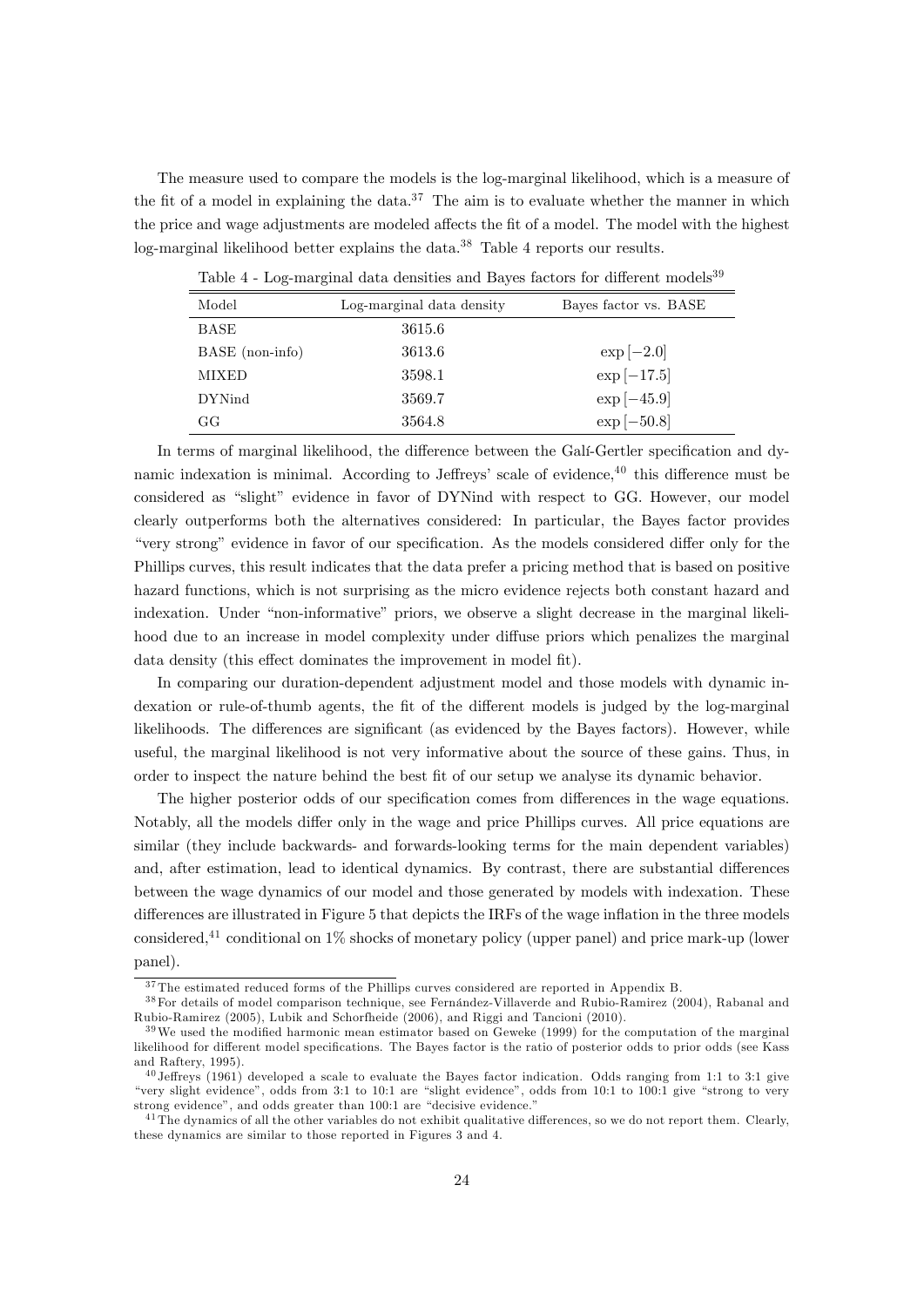

Figure 5 - IRFs of the wage inflation to 1% monetary policy (upper panel) and price mark-up (lower panel) shocks for several model specifications.

Considering monetary shock first, in both cases of indexation to past price, wage inflation follows a smooth path, whereas in our framework, beyond exhibiting a small hump immediately after the shock, it is more volatile. Under a cost-push shock, for both models with indexation, wage inflation responds with a spike in the early periods and then slowly returns to its stationary value. A model with a vintage-dependent wage adjustment instead generates a dynamic quite different than that associated with indexation models.

The higher predictive ability associated with our model by the Bayesian comparison emerges from the different dynamic behavior of nominal wages generated by our wage Phillips curve because the reduced forms of the three wage Phillips curves considered herein are different. Our mechanism embeds the wage Phillips curve of a lagged term for wage inflation (intrinsic inertia). In this manner, it differs from wage equations with indexation, for which the backward term is on past price ináation (inherited inertia). This is in line with the micro evidence on wages which shows that the indexation scheme is a poor expedient to explain the wage ináation persistence, in particular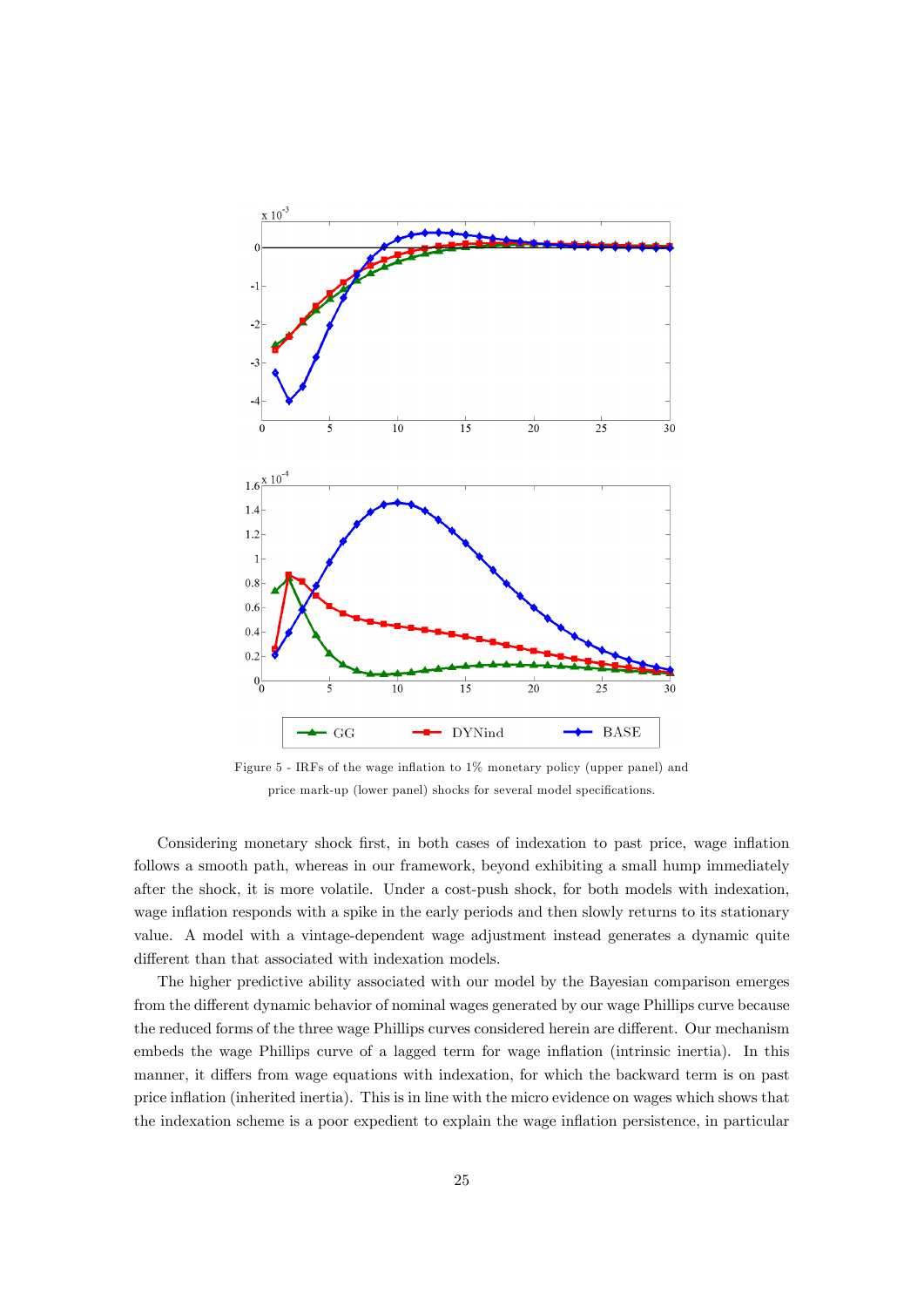since the Great Moderation. As the marginal likelihood is a measure of the ability of a model to Öt the data, we can conclude that our wage-setting mechanism better captures the information contained in the data than models with some form of indexation.

In line with the above observations, the crucial role of wage adjustment is also highlighted by the fact that the log-marginal likelihood of MIXED is significantly higher than that of indexation models (see Table 4). It is worth recalling that MIXED refers to the model with durationdependent adjustment only in wages, while prices follow the common Calvo scheme with only forward-looking term. The importance of this result is twofold: First, it confirms the key role of nominal wage rigidities to explain the data—as claimed by, e.g., Christiano et al. (2005), Rabanal and Rubio-Ramirez (2005), Olivei and Tenreyro (2010). Second, it shows that introducing wage persistence in a way consistent with the micro evidence can lead to a better fit of the model. Such a kind of model, with inertia only on the wage side generated by positive hazard rates, exhibits better predictive ability than models with indexation in both prices and wages. This improvement is consistent with the fact that micro evidence rejects the mechanism of indexation to explain the inflation persistence.

## 5 Conclusions

Our paper proposed a new approach to model wage ináation persistence and evaluated its empirical relevance. In line with micro evidence on wages, we assumed that wage adjustments are governed by a vintage-dependent mechanism, and showed how to derive a New Keynesian wage Phillips curve that also embeds backward terms for past wage inflation (intrinsic persistence). In our specification, the presence of endogenous-lagged terms does not rely on the unrealistic assumption of indexation to past price inflation rates but has a theoretical reason justified by the presence of a positive selection effect. Due to wage stickiness, wage setters continue to adjust wages after the shock has vanished. In the standard Calvo model, upward and downward adjustments compensate one another (no selection effect). In our case, due to a positive hazard function, a wage setter is more likely to adjust wages in the same direction of the past shock, inducing wage persistence.

We presented evidence about the relevance of intrinsic wage persistence from both single equation and full model estimation. Lagged terms for wage inflation are significantly different from zero in single equation GMM estimation. Placing our equation in a small-scale DSGE model, we confirmed using Bayesian estimation that an upward-sloping hazard function emerges for both prices and wages. By comparing log-marginal likelihoods, we found that our model outperforms alternatives based on popular mechanisms for modeling ináation persistence. We showed that the key rationale of this result is found in our wage adjustment mechanism. Our result confirms the crucial role of nominal wage rigidities to understanding economic fluctuations (see, e.g., Christiano et al., 2005). Finally, we determine that the hazard function slope does not change with the policy regime.

It would be interesting to observe other features of the different modeling choices for price setting, such as the implications for welfare and optimal monetary policy. However, this subject is beyond the scope of the current paper, and we leave it for future research.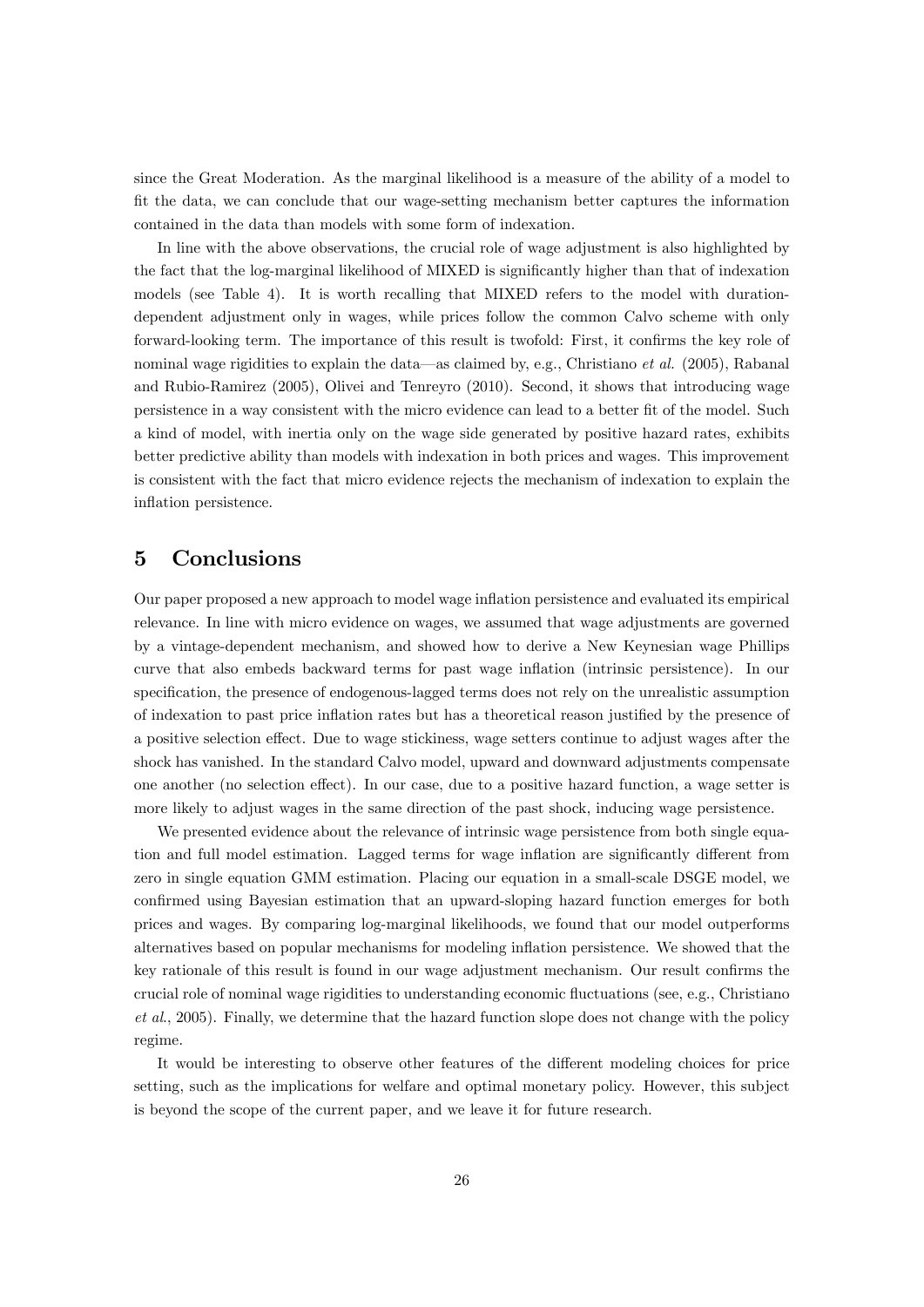## Appendix  $A$  – Hazard function properties

This appendix provides further details regarding hazard function properties. We refer to Sheedy (2007) for the proofs relative to the hazard function discussed herein, in particular his Appendices A.2 and A.5. Moreover, we show the evolution of the hazard and the resulting wage Phillips curve for the general case in which  $n > 1$  parameters control the hazard gradient.

Assuming that  $\Gamma_t \subset \Theta$  denotes the set of households that post a new wage at time t, the length of wage stickiness can be defined as:

$$
D_t(j) \equiv \min\left\{l \ge 0 \mid j \in \Gamma_{t-l}\right\} \tag{43}
$$

where  $D_t(j)$  is the duration of wage stickiness for household j for which the last reset was l periods ago.

As explained in the text, the hazard function is defined by a sequence of probabilities:  $\{\alpha_{w,l}\}_{l=1}^{\infty}$ , where  $\alpha_{w,l}$  represents the probability of resetting a wage that had remained unchanged for l periods. This probability is defined as:  $\alpha_{w,l} \equiv \Pr(\Gamma_t | D_{t-1} = l - 1).$ 

Each hazard function is related to a survival function, which expresses the probability that a wage remains fixed for  $l$  periods. The survival function for the hazard is defined by a sequence of probabilities:  $\{\zeta_{w,l}\}_{l=0}^{\infty}$ , where  $\zeta_{w,l}$  denotes the probability that a wage fixed at time t will still be in use at time  $t + l$ .

The hazard function can be reparameterized by making use of a set of  $n + 1$  parameters and rewritten as (1) if  $n = 1$  and in the following way for the general case  $n > 1$ :

$$
\alpha_{w,l} = \alpha_w + \sum_{j=1}^{\min(l-1,n)} \varphi_{w,j} \left[ \prod_{k=l-j}^{l-1} (1 - \alpha_{w,k}) \right]^{-1}, \tag{44}
$$

where  $\alpha_w$  is the initial value of the hazard function and  $\varphi_{w,j}$  is its slope; n is the number of parameters that control the slope. The sequence of parameters  ${\varphi_{w,l}}_{l=1}^n$  affect the gradient of the hazard function in the following way:

$$
\begin{cases}\n\varphi_{w,l} = 0, \forall l = 1, ..., n \longrightarrow \text{the hazard is flat (Calvo case)}; \\
\varphi_{w,l} \geq 0, \forall l = 1, ..., n \longrightarrow \text{the hazard is upward-sloping}; \\
\varphi_{w,l} \leq 0, \forall l = 1, ..., n \longrightarrow \text{the hazard is downward-sloping}.\n\end{cases}
$$
\n(45)

The survival function (4) in the general case is rewritten as:

$$
\varsigma_{w,l} = (1 - \alpha_w)\varsigma_{w,l-1} - \sum_{h=1}^{\min(l-1,n)} \varphi_{w,h}\varsigma_{w,l-1-h}
$$
\n(46)

Following Sheedy  $(2007)$ , we assume that the hazard function satisfies two weak restrictions:

$$
\begin{cases} \alpha_{w,1} < 1, \text{ meaning that there is a degree of wage stickiness;} \\ \alpha_{w,\infty} > 0, \text{ with } \alpha_{w,\infty} = \lim_{l \to \infty} \alpha_{w,l}. \end{cases} \tag{47}
$$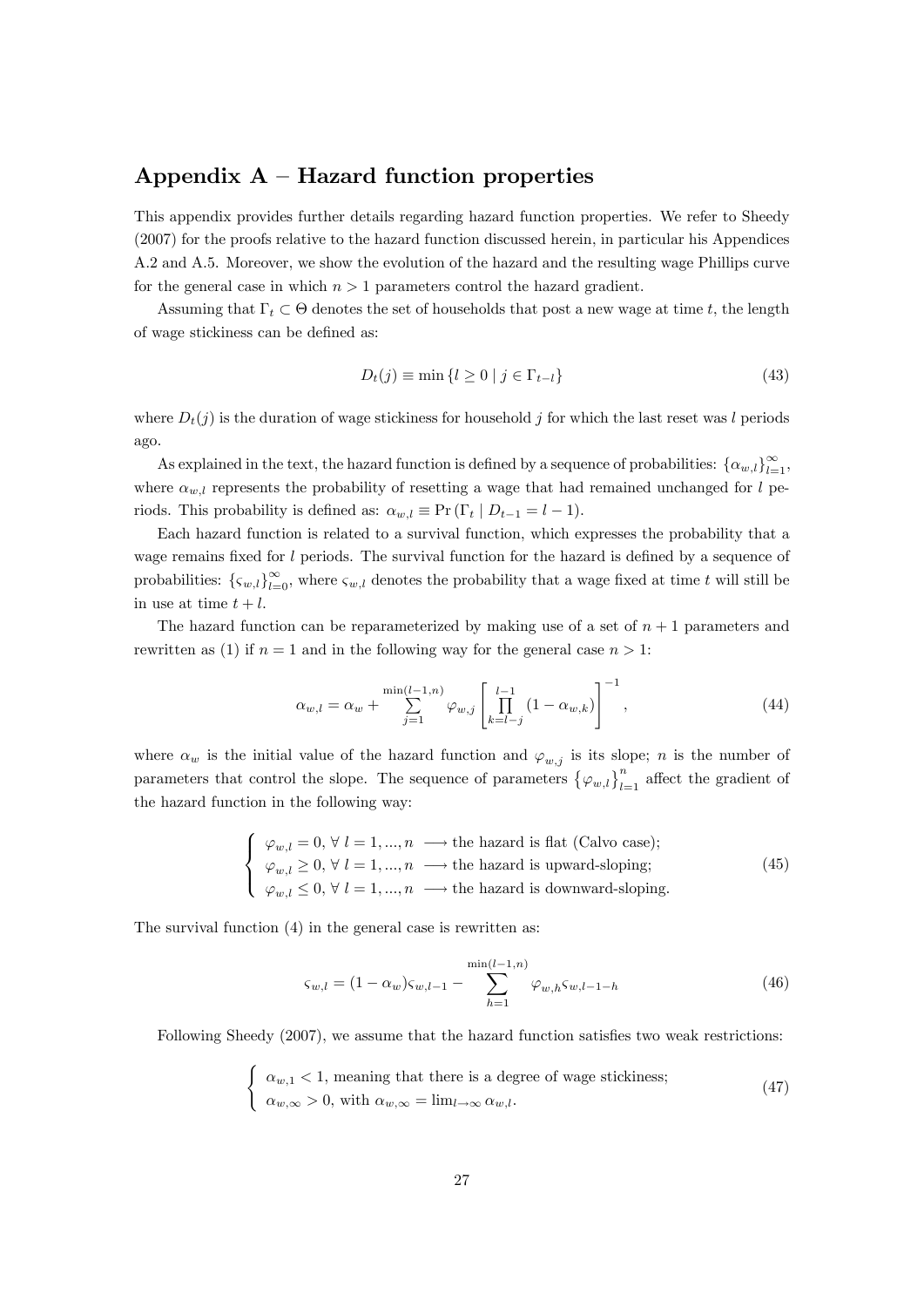We now introduce  $\theta_{w,lt} \equiv \Pr(D_t = l)$  which denotes the proportion of households earning at time t a wage posted at period  $t - l$ . The sequence  $\{\theta_{w,lt}\}_{l=0}^{\infty}$  indicates the distribution of the duration of wage stickiness at time  $t$ . This distribution evolves over time based on the following:

$$
\begin{cases}\n\theta_{w,0t} = \sum_{l=1}^{\infty} \alpha_{w,l} \theta_{w,l-1,t-1} \\
\theta_{w,lt} = (1 - \alpha_{w,l}) \theta_{w,l-1,t-1}\n\end{cases}
$$
\n(48)

If the hazard function satisfies the restrictions  $(47)$  and the evolution over the time of the distribution of wage length evolves as in  $(48)$ , then  $a$ ) from whatever starting point, the economy always converges to a unique stationary distribution  $\{\theta_{w,l}\}_{l=0}^{\infty}$ ; hence  $\theta_{w,lt} = \theta_{w,l} = \Pr(D_t = l)$ ,  $\forall t$  and b) let us consider (1) and assume that the economy has converged to  $\{\theta_{w,l}\}_{l=0}^{\infty}$ ; the relations expressed in (5) are obtained. For  $n > 1$ , the conditions in (5) become:

$$
\begin{cases}\n\theta_{w,l} = \left(\alpha_w + \sum_{h=1}^n \varphi_{w,h}\right) \zeta_{w,l} \\
\alpha_w^e = \alpha_w + \sum_{l=1}^n \varphi_{w,l} \\
D_w^e = \frac{1 - \sum_{l=1}^{l=1} l \varphi_{w,l}}{\alpha_w + \sum_{l=1}^n \varphi_{w,l}}\n\end{cases} \tag{49}
$$

Then, inserting (46) in (16), we obtain:

$$
w_t^* = \beta (1 - \alpha_w) E_t w_{t+1}^* - \sum_{l=1}^n \beta^{l+1} \varphi_{w,l} E_t w_{t+l+1}^* + \left[ 1 - \beta (1 - \alpha_w) + \sum_{l=1}^n \beta^{l+1} \varphi_{w,l} \right] (w_t - \Xi_w \mu_t^w)
$$
\n(50)

By making use of (49), equation (17) can be recast as follows:

$$
w_t = (1 - \alpha_w) w_{t-1} - \sum_{l=1}^n \varphi_{w,l} w_{t-1-l} + \left(\alpha_w + \sum_{h=1}^n \varphi_{w,h}\right) w_t^*
$$
(51)

Finally, the wage Phillips curve in the case  $n > 1$  is obtained by mixing (50) and (51):

$$
\pi_t^w = \sum_{l=1}^n \psi_{w,l} \pi_{t-l}^w + \sum_{l=1}^{n+1} \delta_{w,l} E_t \pi_{t+l}^w - k_w \mu_t^w \tag{52}
$$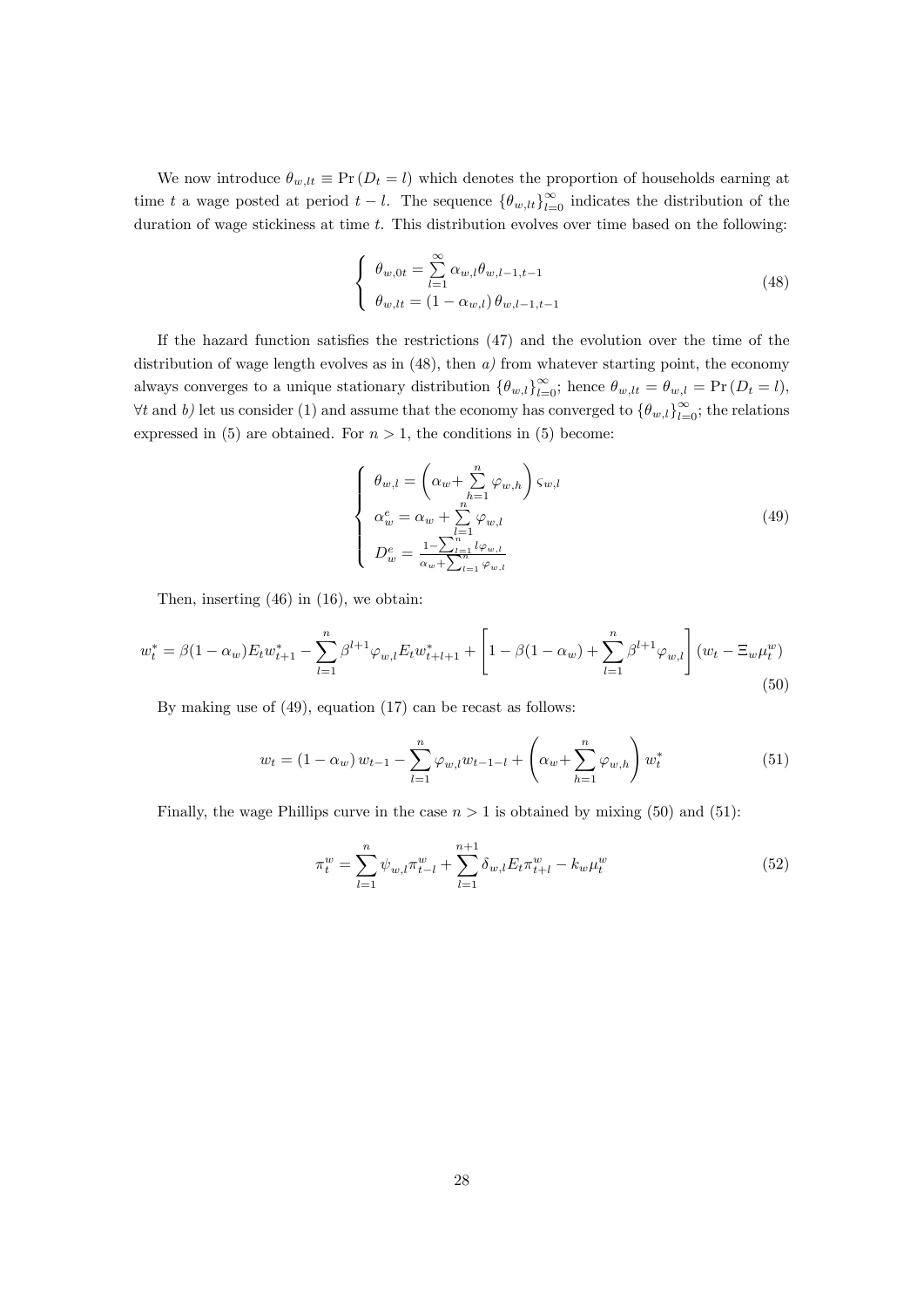where the coefficients  $\psi_{m,l}$ ,  $\delta_{w,l}$  and  $k_w$  have the following parameterization:

$$
\psi_{w,l} = \frac{\varphi_{w,l} + \sum_{h=l+1}^{n} \varphi_{w,h} \left[ 1 - \beta (1 - \alpha_w) + \sum_{k=1}^{h-1} \beta^{k+1} \varphi_{w,k} \right]}{\chi_w} \quad \text{for } l = 1, ..., n
$$
\n
$$
\delta_{w,1} = \frac{\beta \left[ (1 - \alpha_w) - \sum_{h=1}^{n} \beta^h \varphi_{w,h} \left( \alpha_w + \sum_{k=1}^{h-1} \varphi_{w,k} \right) \right]}{\chi_w}
$$
\n
$$
\delta_{w,l+1} = -\frac{\beta^{l+1} \left[ \varphi_{w,l} + \sum_{h=l+1}^{n} \beta^{h-1} \varphi_{w,h} \left( \alpha_w + \sum_{k=1}^{h-1} \varphi_{w,k} \right) \right]}{\chi_w} \quad \text{for } l = 1, ..., n
$$
\n
$$
k_w = \frac{\Xi_w \left[ (\alpha_w + \sum_{h=1}^{n} \varphi_{w,h}) \left[ 1 - \beta (1 - \alpha_w) + \sum_{h=1}^{n} \beta^{h+1} \varphi_{w,h} \right] \right]}{\chi_w}
$$

where  $\chi_w = (1 - \alpha_w) - \sum_{h=1}^n \varphi_{w,h} \left[ 1 - \beta (1 - \alpha_w) + \sum_{k=1}^{h-1} \beta^{k+1} \varphi_{w,k} \right]$ .

It is easy to check that if we assume that only one parameter controls the slope of the hazard function (i.e.,  $n = 1$ ), the wage Phillips curve (52) becomes that reported in the paper, i.e., (21).

## Appendix  $B -$  Reduced form Phillips curves from the Bayesian estimation

The reduced form from the Bayesian estimation for the price and wage Phillips curves in the EHL model with dynamic indexation (DYNind) are:

$$
\pi_t^p = 0.138\pi_{t-1}^p + 0.853E_t\pi_{t+1}^p + 0.01mc_t \tag{53}
$$

$$
\pi_t^w = 0.153\pi_{t-1}^p - 0.151\pi_t^p + 0.99E_t\pi_{t+1}^w - 0.01\mu_t^w \tag{54}
$$

The EHL model with rule-of-thumb indexation  $\acute{a}$  la Gali-Gertler (GG) implies:

$$
\pi_t^p = 0.144\pi_{t-1}^p + 0.847E_t\pi_{t+1}^p + 0.009mc_t \tag{55}
$$

$$
\pi_t^w = 0.106 \pi_{t-1}^p + 0.884 E_t \pi_{t+1}^w - 0.01 \mu_t^w \tag{56}
$$

Finally, our duration-dependent specification is associated with:

$$
\pi_t^p = 0.2\pi_{t-1}^p + 0.99E_t\pi_{t+1}^p - 0.196E_t\pi_{t+2}^p + 0.012mc_t \tag{57}
$$

$$
\pi_t^w = 0.288\pi_{t-1}^w + 0.99E_t\pi_{t+1}^w - 0.283E_t\pi_{t+2}^w - 0.007\mu_t^w \tag{58}
$$

As shown in the paper, the above reduced forms imply that models without duration-dependent adjustment capture persistence in the wage equation by past price inflation (i.e., inherited inertia), whereas  $(57)-(58)$  include a backward term for wage inflation. Both for price and wage inflation equations, our estimated Phillips curves exhibit a higher degree of inertia, as highlighted by the coefficients attached to backward inflation, with respect to models based on indexation. This is not surprising as, since the Great Moderation, indexation to past inflation has progressively vanished, and thus the parameter encoding it has progressively dropped to zero (see Benati, 2008).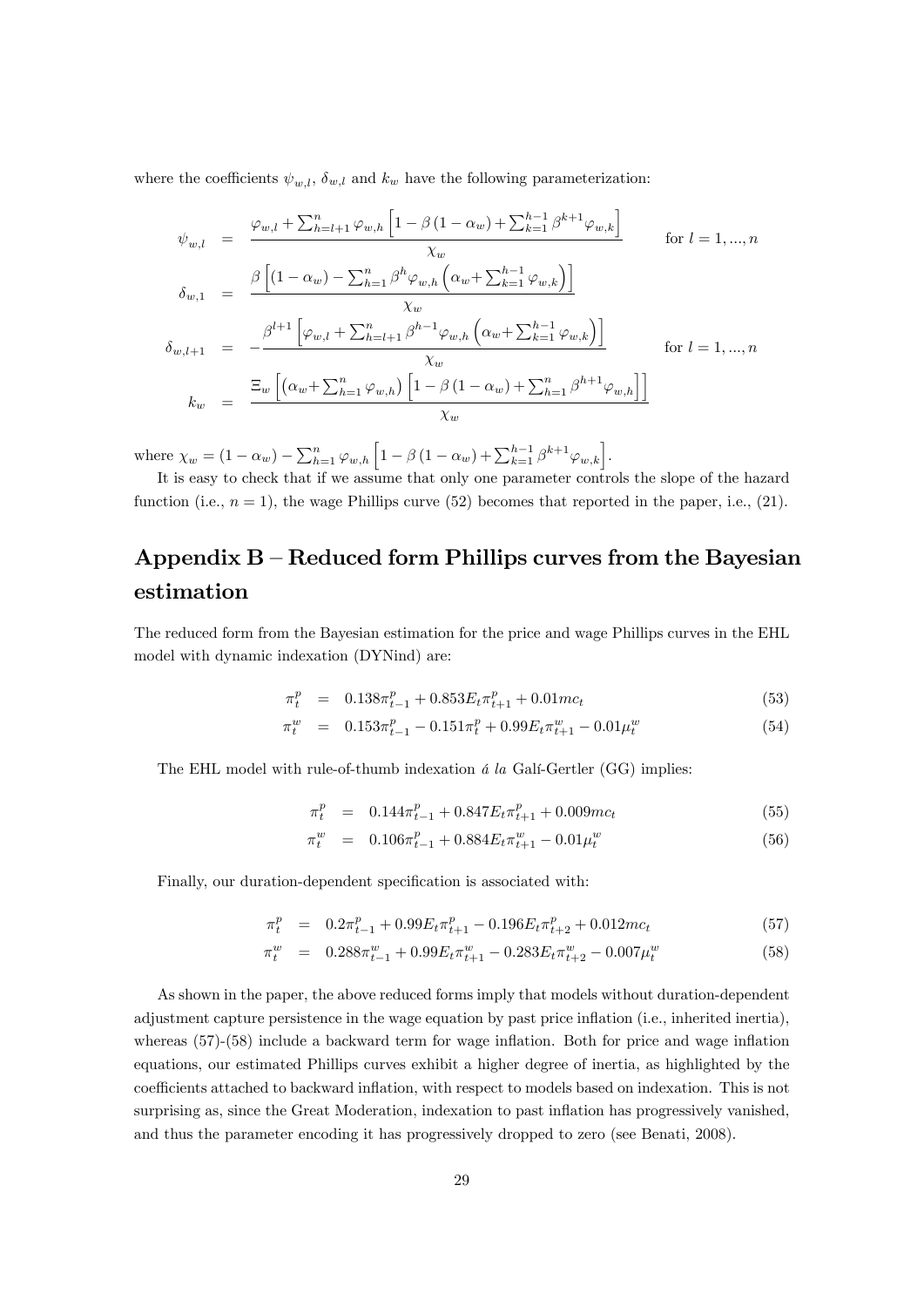### References

- Acocella, N., G. Di Bartolomeo and P. Tirelli (2015), "U.S. Trend Inflation Reinterpreted: The Role of Fiscal Policies and Time-Varying Nominal Rigidities," Macroeconomic Dynamics, 19(6): 1294-1308.
- Adjemian, S., H. Bastani, M. Juillard, F. Karamé, F. Mihoubi, G. Perendia, J. Pfeifer, M. Ratto and S. Villemot (2011), "Dynare: Reference Manual, Version 4," Dynare Working Papers, 1, CEPREMAP.
- An, S. and F. Schorfheide (2007), "Bayesian Analysis of DSGE Models," Econometric Reviews, 26(2-4): 113-172.
- Angeloni, I., L. Aucremanne, M. Ehrmann, J. Galí, A. Levin, and F. Smets (2006), "New Evidence on Inflation Persistence and Price Stickiness in the Euro Area: Implications for Macro Modelling," Journal of the European Economic Association, 4(2-3): 562-574.
- Ascari, G. and T. Ropele (2009), "Trend Inflation, Taylor Principle, and Indeterminacy," Journal of Money, Credit and Banking, 41(8): 1557-1584.
- Barattieri, A., S. Basu and P. Gottschalk (2014), "Some Evidence on the Importance of Sticky Wages," American Economic Journal: Macroeconomics, 6(1): 70-101.
- Benati, L. (2008), "Investigating Inflation Persistence Across Monetary Regimes," Quarterly Journal of Economics, 123(3): 1005-1060.
- Benati, L. (2009), "Are 'Intrinsic Inflation Persistence' Models Structural in the Sense of Lucas (1976)?," *ECB Working Paper Series*, No. 1038.
- Bils, M. and P.J. Klenow (2004), "Some Evidence on the Importance of Sticky Prices," Journal of Political Economy, 112(5): 947-985.
- Blanchard, O.J. and J. Galí (2007), "Real Wage Rigidities and the New Keynesian Model," Journal of Money, Credit and Banking, 39(1): 35-65.
- Calvo, G.A. (1983), "Staggered Prices in a Utility-Maximizing Framework," Journal of Monetary Economics, 12(3): 383-398.
- Canova, F. and L. Sala (2009), "Back to Square One: Identification Issues in DSGE Models," Journal of Monetary Economics, 56(4): 431-449.
- Cecchetti, S.G. (1986), "The Frequency of Price Adjustment: A Study of the Newsstand Prices of Magazines," Journal of Econometrics, 31(3), 255-274.
- Christiano, L.J., M. Eichenbaum and C.L. Evans (2005), "Nominal Rigidities and the Dynamic Effects of a Shock to Monetary Policy," Journal of Political Economy, 113(1): 1-45.
- Clarida, R., J. Galí and M. Gertler (2000), "Monetary Policy Rules and Macroeconomic Stability: Evidence and Some Theory," Quarterly Journal of Economics, 115(1): 147-180.
- Coibion, O. and Y. Gorodnichenko (2012), "Why Are Target Interest Rate Changes So Persistent?," American Economic Journal: Macroeconomics, 4(4): 126-162.
- Del Negro, M., F. Schorfheide, F. Smets, and R. Wouters (2007), "On the Fit and Forecasting Performance of New Keynesian Models," Journal of Business and Economic Statistics, 25(2), 123-162.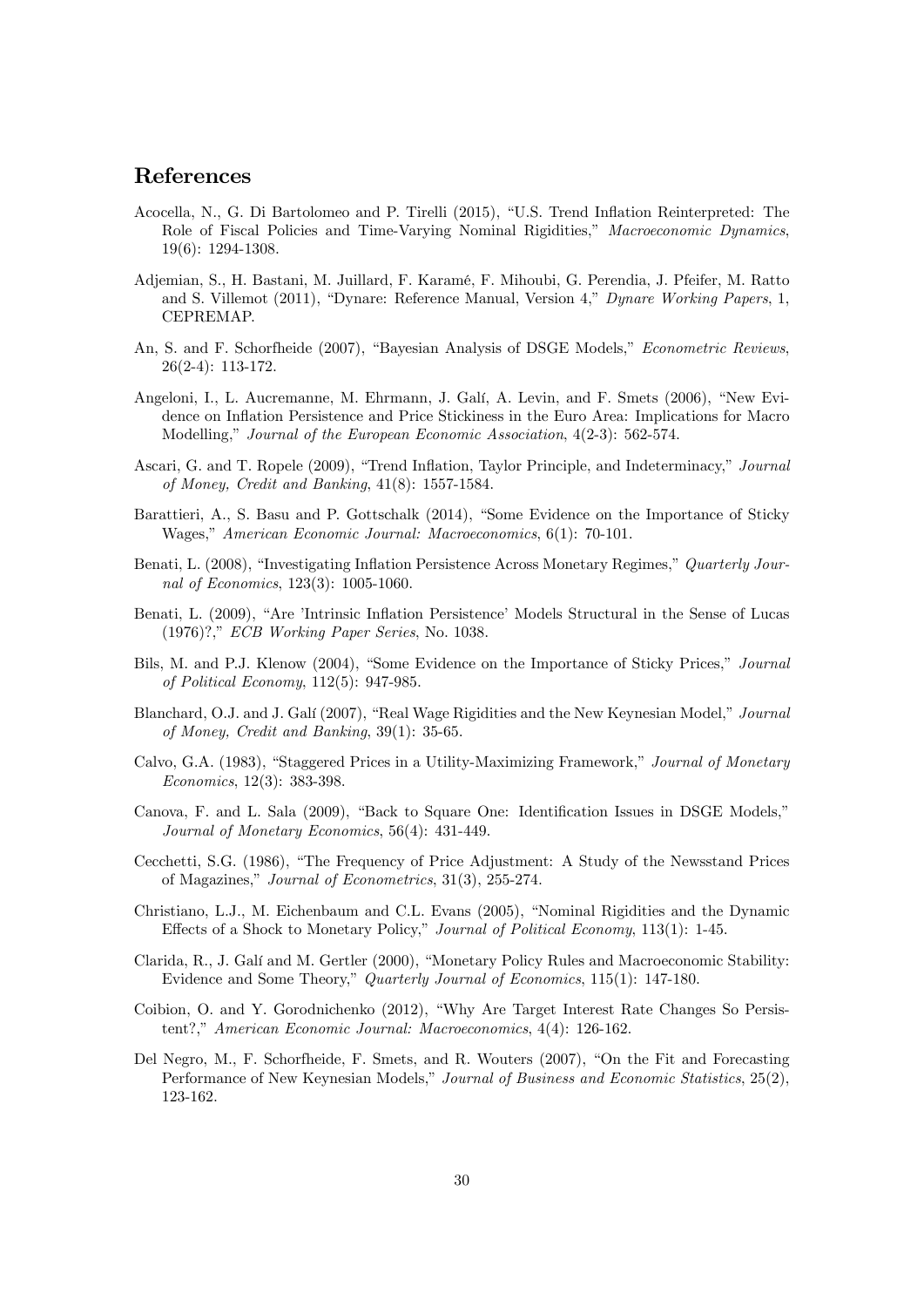- Dhyne, E., L.J. Álvarez, H. Le Bihan, G. Veronese, D. Dias, J. Hoffmann, N. Jonker, P. Lünnemann, F. Rumler and J. Vilmunen (2005), "Price Setting in the Euro Area: Some Stylized Facts from Individual Consumer Price Data," ECB Working Paper Series, No. 524.
- Dotsey, M., R.G. King and A.L. Wolman (1999), "State Dependent Pricing and the General Equilibrium Dynamics of Money and Output," Quarterly Journal of Economics,  $114(2)$ : 655-690.
- Erceg, C.J., Henderson, D.W. and A.T. Levin (2000), "Optimal Monetary Policy with Staggered Wage and Price Contracts," Journal of Monetary Economics, 46(2): 281-313.
- Fabiani, S., M. Druant, I. Hernando, C. Kwapil, B. Landau, C. Loupias, F. Martins, T.Y. Matha, R. Sabbatini, H. Stahl, Ad C.J. Stokman, (2005), "The Pricing Behaviour of Firms in the Euro Area: New Survey Evidence," ECB Working Paper Series, No. 535.
- Fernández-Villaverde, J. and J.F. Rubio-Ramirez (2004), "Comparing Dynamic Equilibrium Economies to Data: a Bayesian Approach," Journal of Econometrics, 123(1): 153-187.
- Fernández-Villaverde, J. (2010), "The Econometrics of DSGE Models," SERIEs Spanish Economic Association, 1(1): 3-49.
- Fuhrer, J. and G. Moore (1995), "Inflation Persistence," Quarterly Journal of Economics,  $109(2)$ : 127-159.
- Fuhrer, J. (2011), "Inflation Persistence," Handbook of Monetary Economics Volume 3A, B.J. Friedman and M. Woodford eds. Elsevier Science, North-Holland: 423-483.
- Galí, J. (2011), "The Return of Wage Phillips Curve," Journal of the European Economic Association, 9(3): 436-461.
- Galí, J. (2015), "Monetary Policy, Inflation and the Business Cycle: An Introduction to the New Keynesian Framework," 2nd Edition, Princeton University Press.
- Galí, J. and M. Gertler (1999), "Inflation Dynamics: a Structural Econometric Analysis," Journal of Monetary Economics, 44(2): 195-222.
- Galí, J., M. Gertler and D. Lopez-Salido (2005), "Robustness of the estimates of the hybrid New Keynesian Phillips curve," Journal of Monetary Economics, 52(6): 1107-1118.
- Galí, J., F. Smets and R. Wouters (2011), "Unemployment in an estimated New Keynesian model." NBER Macroeconomics Annual 2011 : 329-360.
- Geweke, J. (1999), "Using Simulation Methods for Bayesian Econometric Models: Inference, Development and Communication,"  $Econometric$  Reviews, 18(1): 1-73.
- Goodfriend, M. and R.G. King (1997), "The New Neoclassical synthesis and the Role of Monetary Policy," NBER Macroeconomics Annual 1997: 231-283.
- Guerrieri, L. (2001), "Inflation Dynamics," *International Finance Discussion Paper*, No. 715.
- Guerrieri, L. (2006), "The Inflation Persistence of Staggered Contracts," Journal of Money, Credit and Banking, 38(2), 483-494.
- Güneş, K. and S. Millard (2012), "Using Estimated Models to Assess Nominal and Real Rigidities in the United Kingdom," International Journal of Central Banking, 8(4): 97-119.
- Hofmann, B., G. Peersman and R. Straub, (2012), "Time variation in U.S. wage dynamics," Journal of Monetary Economics, 59(8): 769-783.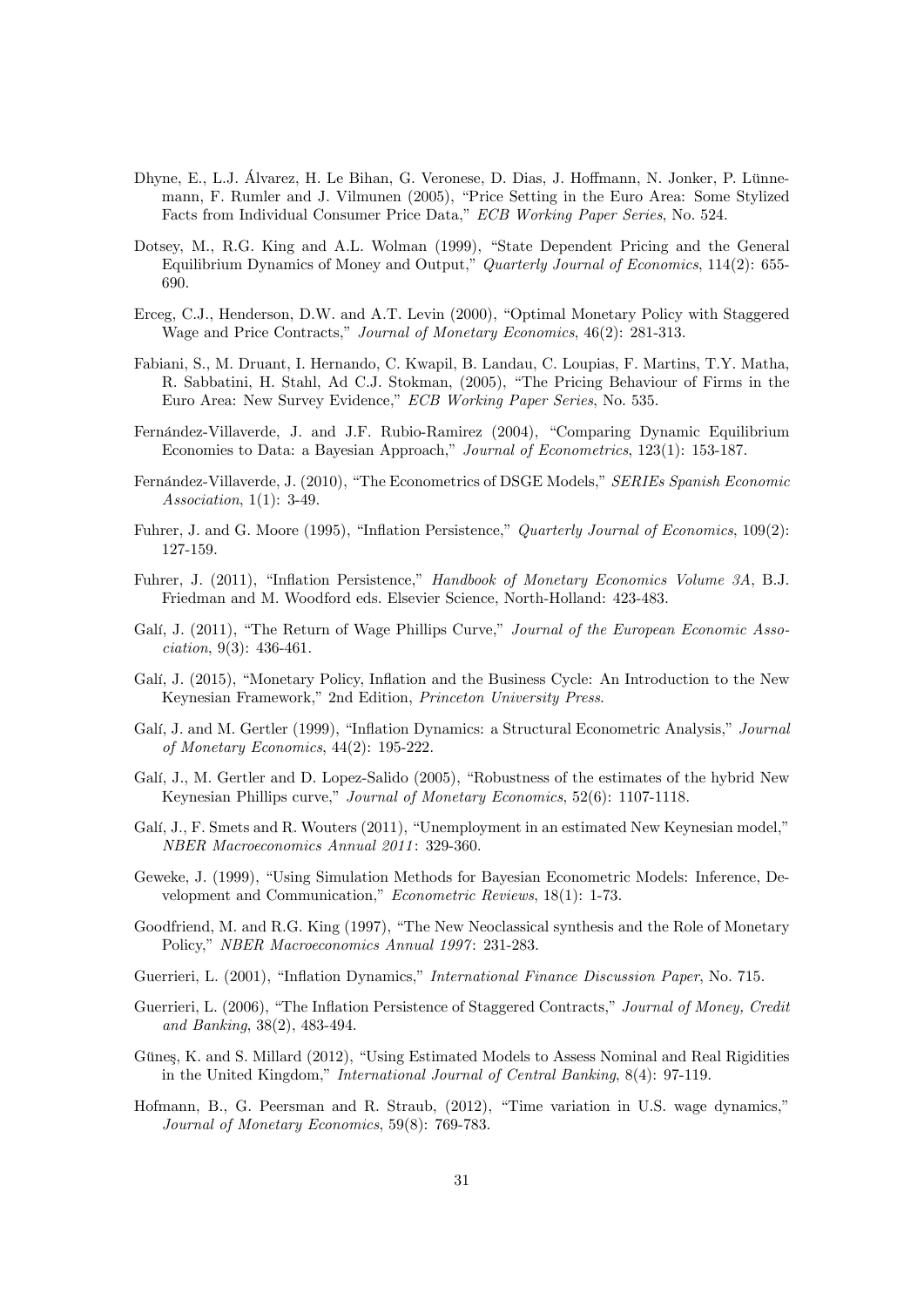- Holland, S. (1988), "The Changing Responsiveness on Wages to Price-Level Shocks: Explicit and Implicit Indexationî, Economic Inquiry 26: 265-279.
- Iskrev, N. (2010a), "Local Identification in DSGE Models," Journal of Monetary Economics, 57(2): 189-202.
- Iskrev, N.  $(2010b)$ , "Evaluating the strength of identification in DSGE models. An a priori approach," Working Papers w201032, Banco de Portugal, 1-70.
- Jeffreys, H. (1961), "Theory of Probability," Oxford University Press, Oxford.
- Justiniano, A. and G. Primicieri (2008), "The Time-Varying Volatility of Macroeconomic Fluctuations," American Economic Review, 94(1): 190-217.
- Justiniano A., G. Primiceri, and A. Tambalotti (2013), "Is There a Trade-Off Between Inflation and Output Stabilization?," American Economic Journal: Macroeconomics, 5(2): 1-31.
- Kass, R.E. and A.E. Raftery (1995), "Bayes Factors," Journal of the American Statistical Association, 90(430): 773-795.
- Klenow, P. and B.A. Malin (2011), "Microeconomic Evidence on Price-Setting," Handbook of Monetary Economics Volume 3A, B.J. Friedman and M. Woodford eds. Elsevier Science, North-Holland: 231-284.
- Laforte, J.P. (2007), "Pricing Models: A Bayesian DSGE Approach for the U.S. Economy," Journal of Money, Credit and Banking, 39(s1): 127-154.
- Lindé J. (2005), "Estimating New-Keynesian Phillips curves: A Full Information Maximum Likelihood Approach," Journal of Monetary Economics, 52(6): 1135-1149.
- Lubik, T.A. and F. Schorfheide (2006), "A Bayesian Look at New Open Economy Macroeconomics," NBER Macroeconomics Annual 2005, M. Gertler and K. Rogoff eds. The MIT Press, Cambridge: 316-366.
- Lucas, R.E. (1976), "Econometric Policy Evaluation: A Critique," Carnegie-Rochester Conference Series on Public Policy, 1: 19-46.
- Mankiw, N.G. and R. Reis (2002), "Sticky Information Versus Sticky Prices: A Proposal To Replace The New Keynesian Phillips Curve," Quarterly Journal of Economics, 117(4): 1295-1328.
- Mash, R. (2004), "Optimizing Microfoundations for Inflation Persistence," Economics Series Working Papers, University of Oxford, Department of Economics, No. 183.
- Mavroeidis, S. (2005), "Identification Issues in Forward-Looking Models Estimated by GMM, with an Application to the Phillips Curve," Journal of Money, Credit and Banking, 37(3): 421-448.
- Nakamura, E. and J. Steinsson, (2013), "Price Rigidity: Microeconomic Evidence and Macroeconomic Implications," Annual Review of Economics, 5(1): 133-163.
- Olivei, G. and S. Tenreyro (2010), "Wage-Setting Patterns and Monetary Policy: International Evidence," Journal of Monetary Economics, 57(7): 785-802.
- Papke, L.E. and J.M. Wooldridge (2005), "A Computational Trick for Delta-method Standard Errors," Economics Letters, 86(3): 413-417.
- Rabanal, P. and J.F. Rubio-Ramirez (2005), "Comparing New Keynesian Models of the Business Cycles: A Bayesian Approach," Journal of Monetary Economics, 52(6): 1151-1166.